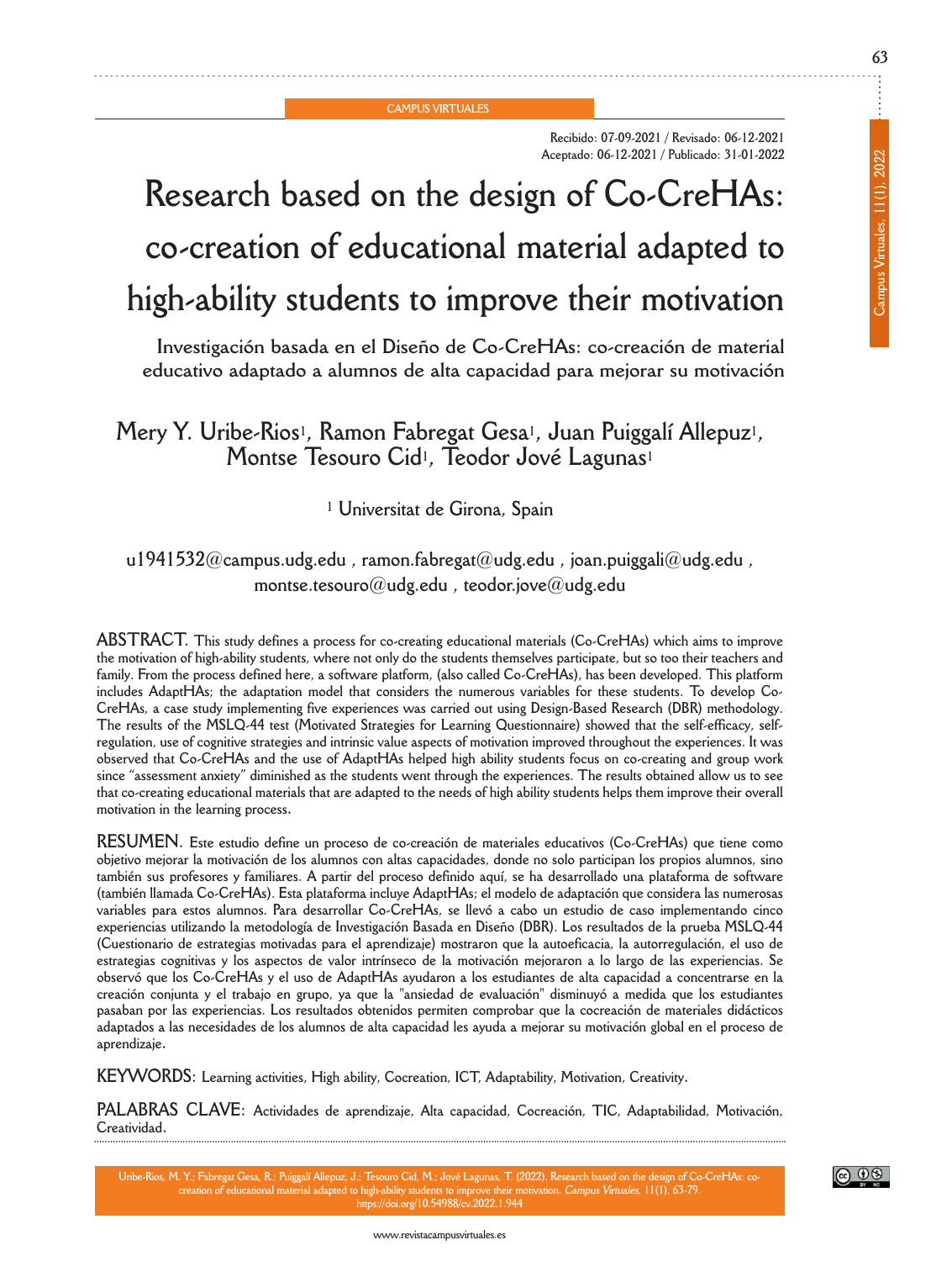#### **1. Introduction**

**In the teaching-learning process, a student's motivation not only helps them to learn, but also encourages them to participate in their own learning. This is important since meaningful learning depends on each student's passion and motivation for a topic (Purnama, Rahayu & yugafiati, 2019, yanuarti & Rosmayanti, 2019, among others).**

**To promote high-ability students' interest in their learning, processes that promote their intrinsic motivation** can be carried out (Renzulli, 2005). This allows students to do activities because they interest them, they **generate curiosity and they are focused on achieving the objective (Clinkenbeard, 2012). This type of motivation can be worked through actions that allow them to take more responsibilities, develop activities** according to the level of their abilities, include their interests in the academic process, and participate in a **different way than usual within the learning process.**

**As indicated by Schunk & Usher (2019), students who feel competent to perform well are able to participate in activities that help them learn by increasing their effort and persistence. Schunk & dibenedetto (2020) explain that motivation processes are personal (internal) influences that, among others, favor effort, persistence and achievement. According to Siegle (2013), achievement motivation is the difference between** what a student is achieving at a given moment and what they are capable of achieving in the future. Therefore, **the achievement orientation in high capacities is based on three variables: expectations of success (environmental perception), confidence in one's own abilities to perform the task (self-efficacy), and the value** that the person gives to the task or outcome (significant interest). These variables rest on four theories: Lewin's **theory of perceived environment (1935), bandura's theory of self-efficacy (1986), Wigfield and Eccles's (2000) theory of the expectancy-value, and Weiner's theory of causal attribution (1986).**

**high-ability students stand out because their intellectual and non-intellectual skills allow them to perform** better than people of the same age in one or different domains (Pfeiffer, 2012, 2013). For this reason, many people imagine that these students do not need any help with their daily tasks, especially in their education, but the reality is that on many occasions they need more help than other students. If they are not provided with **the education they need and the right environment for their emotional and intellectual development, they are** often bored and do not feel committed to or motivated by their learning and can suffer from school failure because of demotivation which may, in turn, cause them to drop their studies. Therefore, motivation is even **more relevant when it comes to high-ability students.**

Starting from this point, the objective of including co-creation is to promote, increase or instil motivation in **students' own education since, as mentioned in bedoya et al. (2013), meaningful learning depends on each** student's passion for and motivation about a topic. Fernandes & Remelhe (2016) mention that, in most cases, the motivation of those who participate in this type of co-creation process is intrinsic, since the most important **motivation is the acquisition of knowledge. Participants are motivated by the benefits of the resulting product, by reciprocal results, by feelings of altruism, by learning, by supporting other people, by participating in intellectually stimulating activities (because they have the opportunity to express themselves), by contributing** creatively, etc. Considering that, in general, the kind of motivation that stands out in students with high ability is intrinsic motivation, and therefore co-creation is a process that can readily support the educational processes **of these students.**

The student is part of the process of creating academic materials together with the teacher. As the student is an active part of the process, we can speak of co-creation and its peculiarities directly affect co-creation **(Prahalad & Ramaswamy, 2004). The objective of involving the students with high abilities in the co-creation** of their educational material is to increase their commitment to the activities, creating both their own as well as external pressures or demands to carry out the tasks, and helping them to take responsibility for their own **learning.**

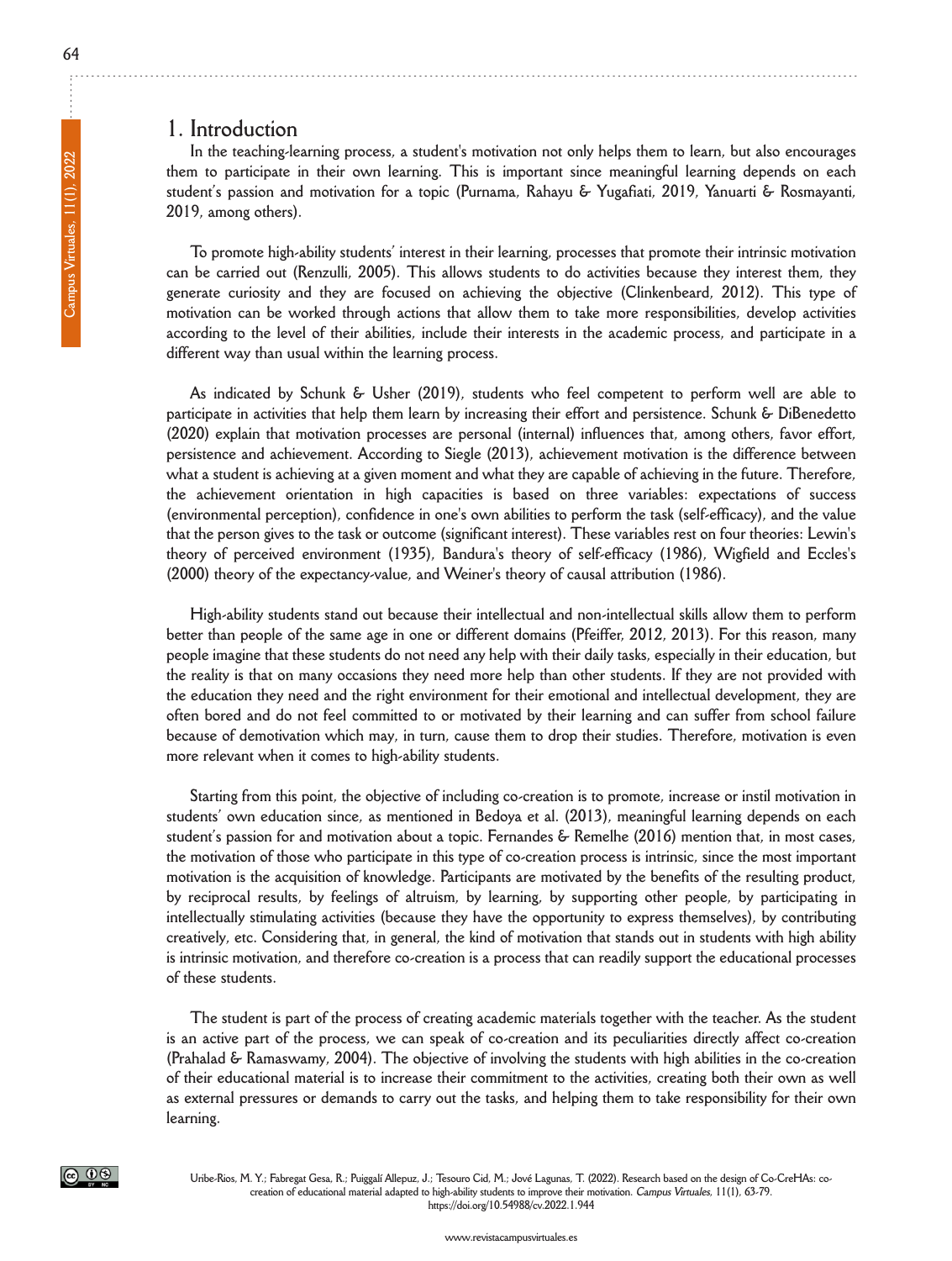**In this sense, as indicated by barroso, Cabero and gutiérrez (2018), when students become producers they are more satisfied with the training action, more motivated in the teaching-learning process, they acquire the content and capacities provided for in the training action, and they acquire knowledge regarding the technology with which they work, perfecting their digital skills.**

**In this work investigating the co-creation process and evaluating motivation, variables such as multiple intelligences, personality types, cognitive styles and the learning preferences of the participants have also been considered. It should be noted that there are no studies that relate Information and Communication Technologies (ICT) with high-ability students and motivation, as shown by the results obtained by fernández, Reyes & Montenegro (2019) in their bibliographic review carried out between 2008 and 2018.**

**The tools we adopted to evaluate the motivational orientations of the students in our study were the Motivated Strategies for Learning Questionnaire - MSLQ (Pintrich & and others, 1991), along with the "Multiple intelligences detection questionnaire from C.M." by gómez Masdevall (2009), the 16personalities** test (NERIS Analytics Limited, 2011), a test on cognitive styles from Moruno, Sánchez & Torrego (2011) and **a learning preferences test from Renzulli, Rizza & Smith (2002).**

On the other hand, as indicated by García-Perales and Almeida (2019), the use of technology as a learning resource can be very important because it allows the individualization of a space (that the leaner feels is theirs). **Along these lines, Uribe-Rios, Jové, fabregat & Meneses-ortegon (2018) proposed a process of co-creating educational material for high-ability students called Co-CrehAs (Co-Cre=cocreation, hA=high ability, and s=student).**

**Consequently, the present work has aimed to:**

**• actively involve hA students in the co-creation of their own educational materials to increase their** commitment to the activities by creating their own external pressures or demands to carry out the tasks and **therefore helping them to take responsibility for their own learning. because high-ability students have special characteristics, which are not only academic, and that these affect their learning processes as well, we decided to include their teacher(s) and the learner's family in the experiences as well because they know the student's academic level and personal characteristics better than anyone. In addition, including** the family gives them a feeling of gratitude and a sense of commitment to the education of their children **(ferlazzo, 2011).**

• consider the personal data of each student during the co-creation process so that, with the use of **technology, the process could be adapted to help the hA students promote and strengthen their own selfconcept, autonomy, and creativity (Martínez Torres, 2008; Castellanos, bazan, ferrarri & Rodríguez, 2015).**

**With this in mind, this research project posed the following question:**

**by employing a process of co-creating educational materials adapted to the characteristics of high-ability students, can we improve their motivation for their studies?**

**hence, the following objectives were specified:**

**• Improve student with high abilities motivation for learning via co-creating educational material using ICT and the adaptive co-creation system Co-CrehAs, which includes the AdapthAs adaptation model.**

**• Involve high-ability students, their teachers and their families in the co-creation process.**

**• observe the relationships between the different aspects of motivation via multiple intelligences, the diversity of personalities and cognitive styles and learning preferences, together with the roles assigned during the co-creation process.**

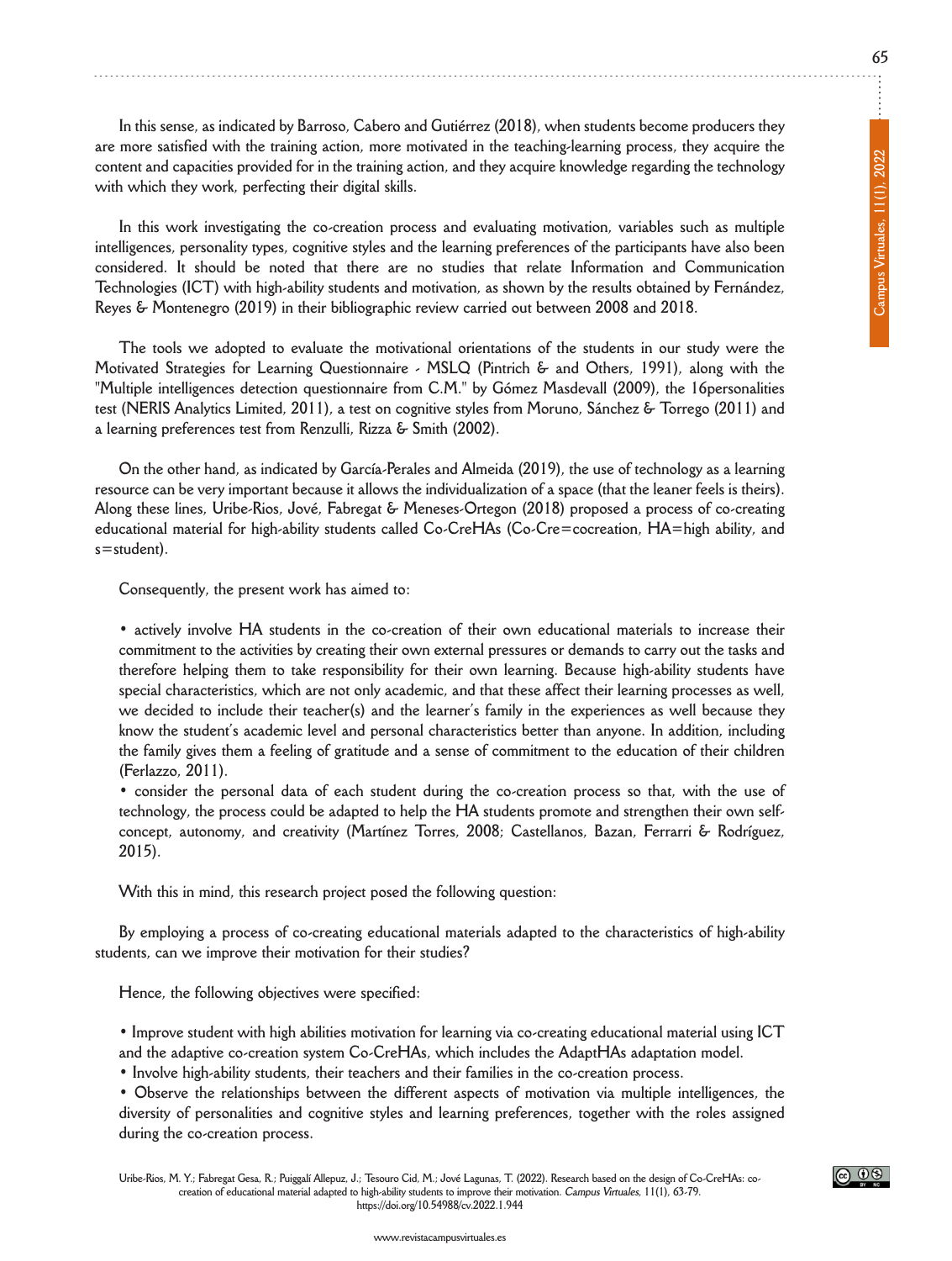To respond to these objectives, we carried out a case study with high-ability students and employed Design**based Research (dbR) methodology that uses Co-CrehAs to motivate these students and improve their learning processes.**

In the Theoretical background section, the concept of co-creation and how it relates to the use of ICT is **explained. next, in the Material and methods section, the methodology and design of the research project,** along with the case study carried out using the DBR methodology through five experiences are described. The **participants in the experiences, Co-CrehAs and AdapthAs and their software implementation are also discussed. finally, the Material and methods section details the different instruments used: reduced version of the MSLQ, multiple intelligences detection questionnaire, the 16personalities test, a test on cognitive styles and a learning preferences test. Lastly, Section 5 presents the five experiences, the results and the corresponding conclusions.**

#### **2. Co-creation and ICT**

Co-creation is a term with various definitions according to the context it is used in. In general terms, it is **defined as any collective act of creativity (Sanders & Stappers, 2008). bovill, Cook-Sather, felter, Millard & Moore-Cherry (2015) indicate that there is co-creation in the teaching-learning process when professional or administrative staff work together with students to create components of the plans of study or pedagogical approaches. In addition, dollinger, Lodge & Coates (2018) comment that the student must be considered in** the process of preparing educational material so that they can exercise their knowledge and become active in **the process.**

**In this sense, Meneses-ortegón, Jové, Puiggalí & fabregat (2020) point out that co-creation processes seek** to benefit from the contributions made by different participants, in order to achieve the same objective. For this **reason, involving teachers, family members and students in a co-creation process allows everyone to contribute** to the creation of a material that meets the needs of students from different points of view (p.161).

In studies such as that of Androutsos & Brinia (2019), it is stated that being able to use ICT within the codesign process helped each participant to develop their role within the group and that the results could be **tested by more people. blau and Shamir-Inbal (2018) reached a similar conclusion when co-design processes were applied to university studies. These authors mention that technology facilitated collaboration and communication between students, and between students and their instructor. Ranjbarfard and heidari Sureshjani (2018) also carried out a theoretical analysis of some aspects of technology in educational cocreation processes and explain that while collaborative work, a co-creation process, can be done without technology, technology can facilitate interaction. Multisilta and niemi (2014), among others, also reached the same conclusion.**

**A different application of ICT is presented in Matsui, horiguchi, Kojima & Akakura (2014), where they** used technology to detect the mental state of students at the time of doing the activities in the co-creation **process to guide them in that process. Among the technology applications for co-creation processes, are** platforms that can serve as a reference in relation to the ICT tools used to develop projects, the use of resources and the interactions between the roles involved. In an educational context some of the most well**known of these are: Sakai, Moodle, eXeLearning, LdShake and dScribe, although some of them cannot be used to carry out co-creation processes.**

## **3. Material and methods**

#### **3.1. Research methodology and design**

**The methodology in our work is both qualitative and quantitative. A case study was carried out through observations made during the five experiments/experiences. It should be noted that in each of these** experiments only three or four high-ability students, plus one teacher and one member of the student's family



Uribe-Rios, M. Y.; Fabregat Gesa, R.; Puiggalí Allepuz, J.; Tesouro Cid, M.; Jové Lagunas, T. (2022). Research based on the design of Co-CreHAs: cocreation of educational material adapted to high-ability students to improve their motivation. Campus Virtuales, 11(1), 63-79. **https://doi.org/10.54988/cv.2022.1.944**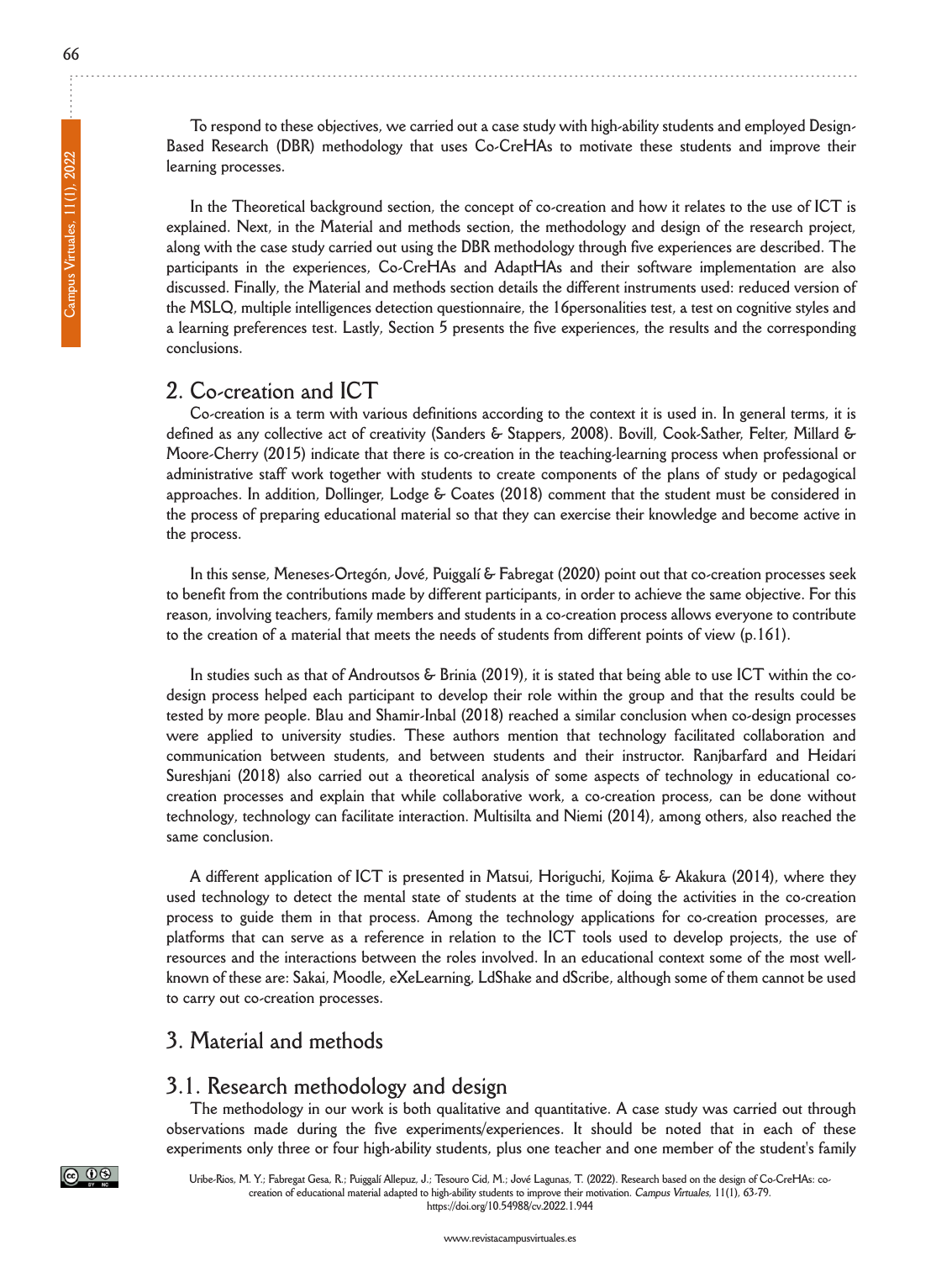were involved. The reason for working with small samples was to better understand the process of co-creating the educational material the students were developing to be able to analyse in greater detail the changes that were taking place in student motivation, and to be able to observe the importance the presence of the teacher and/or the family member had. Although the number of students is not very high, a quantitative analysis was also carried out using the SPSSx v.27 program. This allowed us to analyse the results of the MSLQ-44 **motivation test (self-efficacy, anxiety in assessments, self-regulation, use of cognitive strategies and intrinsic** value) through means and standard deviations, as well as apply the Spearman Rho test to relate: a) cognitive **styles with the motivational aspects obtained through the MSLQ-44, b) multiple intelligences of the Multiple intelligences detection Questionnaire with the MSLQ-44 test and c) the 16personalities test with the MSLQ-**44. It should be noted that the Spearman correlation coefficient is a useful non-parametric test when working with small samples  $(n < 10)$  in which it is not known whether it is valid to assume the normality of the data. **finally, the Student's t test was also applied for related samples between different experiences to detect significant changes in motivation.**

**As previously mentioned, a dbR was carried out (Leinonen & durall-gazulla, 2014; Leinonen, Toikkanen & Silfvast, 2008; barab & Squire, 2004 and design-based Research Collective, 2003). As indicated by Creswell (2014) and Creswell & Plano Clark (2018), dbR can be understood as an emerging paradigm in educational research that constitutes a problem-oriented research framework that usually uses mixed methods.** This methodology is aimed at educational innovation and its main characteristic is to introduce a new element **in each iteration that causes a transformation. Scientific theories or models available through programs, didactic packages, materials, didactic strategies etc., are used to solve problems detected in education. According to Salinas and de-benito (2020), this type of research "emerged among researchers who were creating learning environments enriched by technology" (p.3).**

**In dbR methodology, designs made are subjected to tests and validation and then, finally, used in real environments. being iterative allows for a process of revision and reformulation and in each iteration a** reflection can be carried out that facilitates reviewing the co-creation model and adapting it to the problems **detected during practical experience. furthermore, this methodology also allows for collaboration between the** different members participating in the research. The analysis of each iteration allowed us to define a new **design proposal.**

The research design is cyclical and in this work five iterations were carried out; each corresponding to one **of the experiences explained below. And each iteration consisted of three phases (figure 1).**



In Design (first iteration) or redesign (subsequent iterations), the materials co-creation process to be carried out and the platform to be used are designed.

In Implementation phase, the platform required to carry out the defined co-creation process is developed or modifications made to the platform already developed in the previous iteration.

The Execution and Analysis phase carries out a co-creation process with a group of real users, using the new version of the platform, analyses the results obtained in the experience and, after joint reflection, detects the observed limitations, identifies the aspects of change or reinforcement for the software platform and the co-creation and experience model.

**figure 1. Research design. Source: Self-made.**

### **3.2. Participants**

The research team was made up of teachers and parents of high-ability students. It should be noted that **the teachers had previously received training from experts on the subject and from professionals who**

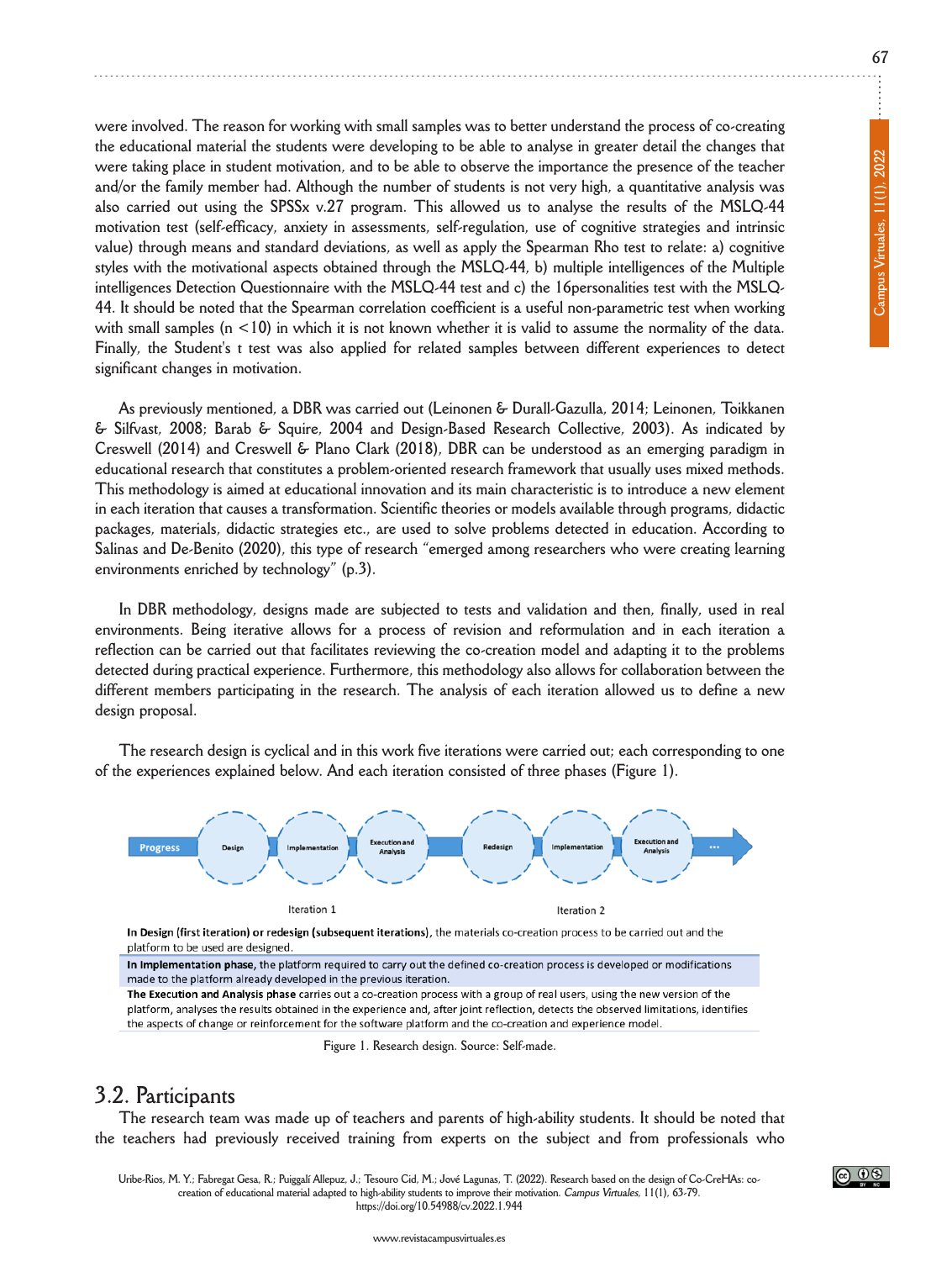**collaborate with the Aid foundation for Children and young People with high Intellectual Abilities (fAnJAC). The actions to perform were planned based on that training.**

**As indicated by Torres, gonzález, bernal & Infante (2019), and following the indications of Lazar (2017)** in research methods for interactions between humans and computers, in the case of a population with special **characteristics (high capacities, disabled ...) it is recommended following the "in-depth case study" method: a small number of instances within a specific real-life context (from three to ten participants).**

The student participants aged 11 to 14 were invited to participate (along with their parents and teachers) **through an appeal made to all fAnJAC families with children of that age.**

**A total of 12 students, eight parents (3 men and 5 women, most without co-creation experience), three teachers (2 women and 1 man, with medium co-creation experience) and two moderators (1 man and 1 woman, with high experience in co-creation) participated, from which five different groups were formed. Also,** it must be kept in mind that almost all of them participated in more than one experience. The participants were informed of the anonymity of the tests and indicated where they could later check the results obtained in this **investigation.**

## **3.3. Co-CrehAs and AdapthAs**

**Co-CrehAs was created using dbR methodology. In addition to the name of the designed co-creation process, Co-CrehAs is also the name of a software implementation developed to validate this co-creation** process. It consists of six phases that are classified as active: "Plan", "Motivate", "Develop" and "Evaluate" and not active: "Pre-co-creation" and "Update", depending on the role that students had in them. In addition, to **carry out the co-creation process, three roles were considered (facilitator, Consultant/Expert and generator).** Note that all these phases are carried out in the "Experimentation and Analysis" phase of the DBR methodology.

**The following explains what is done in each of these phases:**

**•Pre-co-creation. In this phase, the personal data of the participants in the co-creation process is obtained, the co-creation context according to the participants' data is started and roles are assigned to each** participant. This phase provides the process through forms and tests, and all the data on the context of the **co-creation and on the participants.**

**•Plan. This stage determines what topic to work on and what educational material to co-create.**

**•Motivate. here, co-creators are encouraged to actively participate in the process and explain and contextualize the topic to work on in the co-creation process.**

**•develop. This phase consists of four sub-phases: the devise sub-phase generates as many ideas as possible to create the material, the Analyse sub-phase examines each idea generated with respect to its** quality, the necessary resources and its viability, or the details of a material already created, the Select sub**phase determines which idea is to be co-created and the Create sub-phase is where the material cocreation process is carried out and verified.**

• Evaluate: This step is so that participants can assess the work done by the co-creators during the process, **the resulting co-created material and the final version of the material.**

**•Update: This phase updates the data concerning the participants in the co-creation process and the** process itself, according to the results of the process and each participant's response to the activities carried **out.**

**Adapting Co-CrehAs according to the needs of the hA high-ability students was developed through AdapthAs (Adaptation for high Ability students) (Uribe-Rios, fabregat, Jové & Tesouro, 2020) which is the** adaptation module of Co-CreHAs in which adapting four services is proposed: selecting the topic to work on, the activities carried out in each phase, the strategies assigned for each role in each phase, and the role assigned **to each of the participants.**



Uribe-Rios, M. Y.; Fabregat Gesa, R.; Puiggalí Allepuz, J.; Tesouro Cid, M.; Jové Lagunas, T. (2022). Research based on the design of Co-CreHAs: cocreation of educational material adapted to high-ability students to improve their motivation. Campus Virtuales, 11(1), 63-79. **https://doi.org/10.54988/cv.2022.1.944**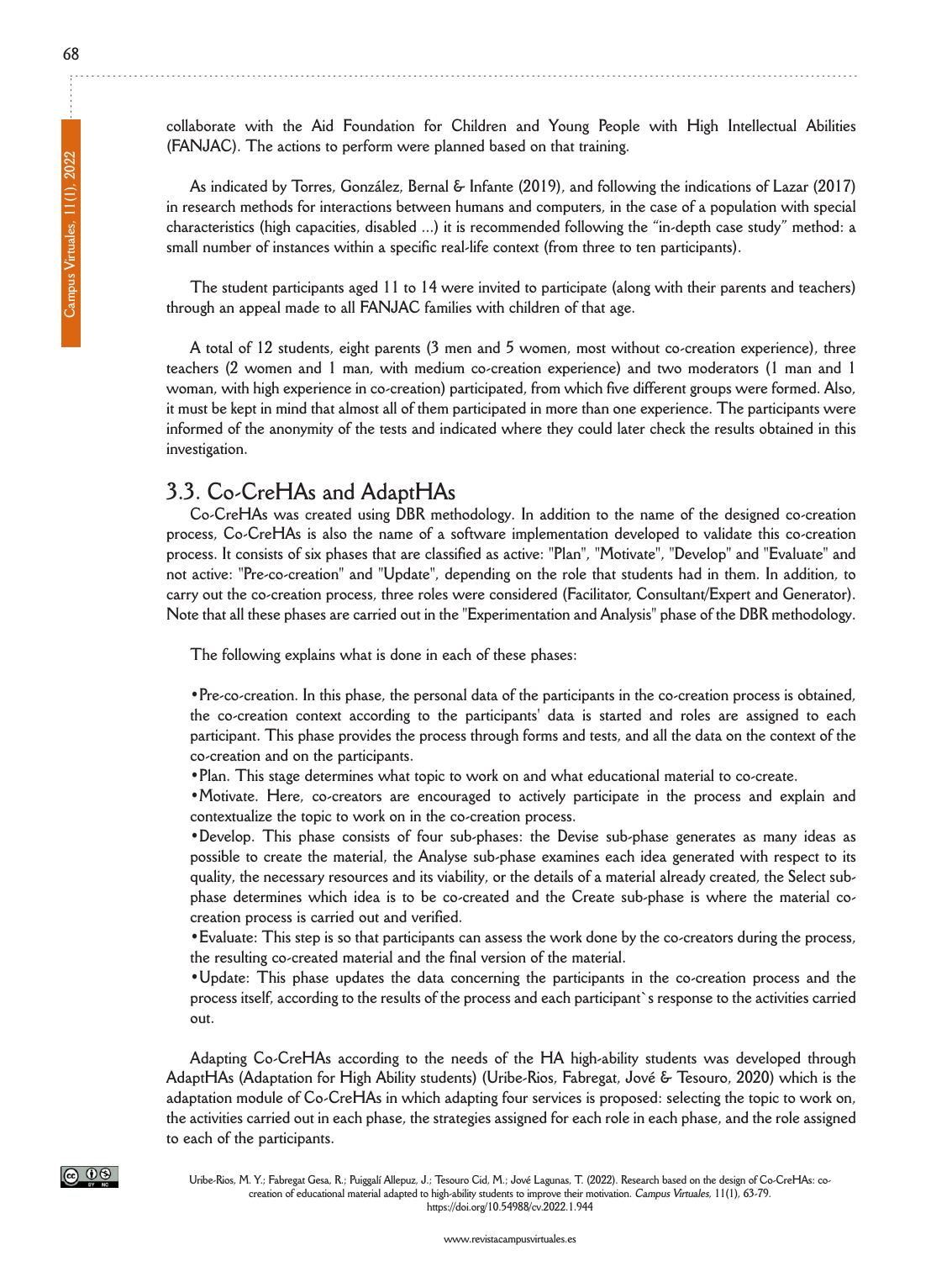# **3.4. Implementation of the Co-CrehAs and AdapthAs software**

**After evaluating the different existing e-learning platforms, it was decided to work with Moodle since,** despite not being a platform specifically designed for co-creation, it was the most well-known platform for the teachers and students who were going to do the tests. In other words, working with Moodle made it easier for teachers and students to use Co-CreHAs as the process took place in an environment that was familiar to them **and which also made it easier for the proposal to be validated in a real environment.**

**The agile Adaptive Software development (ASd) methodology (highsmith, 2013) was used as a framework for software development because it addresses rapid developments in changing environments. The ASd methodology consists of three phases: speculate, collaborate, and learn. because the development of the** software was not carried out by a work team but by a single person, none of the ASD activities that are directed to a team were carried out. For example, in the speculate phase, only one function was assigned to the person doing the development rather than to each person in the group, and in the learning phase it was not necessary **to carry out the task of communicating knowledge to the other members of the group.**

#### **3.5. Tests used**

**The following tests have been applied to the hA high-ability students:**

**•The shortened 44-question version of (the original 81-item MSLQ) Motivated Strategies for Learning Questionnaire (Pintrich & others, 1991) that assesses student motivation. This is designed using a socialcognitive view of motivation and learning strategies, so its components are: intrinsic goal orientation, extrinsic goal orientation, task value, control of learning beliefs, self-efficacy in learning and performance** and anxiety. In this questionnaire, the student is seen as an active processor of information whose beliefs **and cognitions are important inputs and characteristics of a task.**

**•The "Multiple Intelligences detection Questionnaire from C.M." by gómez Masdevall (2009). It is an adaptation of the McKenzie Questionnaire (1999). This test has one form for the student and others for** the teacher and the parent. The result is based on the computation of these three forms. This result is a score (between 0 and 100) on each of the intelligences. The greater the value, the greater the "domain" **of that intelligence.**

**•Test 16personalities (nERIS Analytics Limited, 2011) is based on a series of questions that the student** must answer. The result is based on the 16 different personalities that are formed from the union of four **"dichotomies". Each dichotomy is a division of two mutually exclusive groups, in this case type preferences, typically referred to with a letter abbreviation: Extraversion (E) / Introversion (I), Sensation (S) / Intuition** (N), Thought (T) / Feel (F) and Judge (J) / Perceive (P). Based on these patterns of preferences, the instrument categorizes a person into one of 16 personality types, where each type is a combination of these **four dichotomies (King & Mason, 2020).**

•A test on cognitive styles. To develop the items on cognitive styles we have based our evaluation on the **test composed of simple questions by Moruno, Sánchez & Torrego (2011), which considers that these can** be independent or dependent in the field of the teacher and their teaching strategies and have a reflective **dimension or impulsive. This test was adapted to apply to students.**

• A test on learning preferences. We are based the items of this test on the work of Renzulli, Rizza & Smith **(2002), where nine dimensions are described regarding learning preferences. from these nine dimensions,** a form with 11 items was created concerning what types of activities the student likes the most: projects, **independent study, instruction and recitation, discussion, reading, programmed instruction, simulations, teaching in pairs, game didactics, graphic representation or corporal expression. According to the theory mentioned in Moruno, Sánchez & Torrego (2011), there are certain preferences for a sensory channel to understand, interpret, process, and memorize the information used by the visual, auditory, and kinetic systems (predominant representation systems). To relate the visual and kinetic representation system with the IIMMs, the last two items were included in the learning preferences.**

**•A list of interests and modes of expression from Carol Tomlinson (Tomlinson, 2001) and a checklist of abilities that were defined in Tomlinson's research were also been used in our work.**

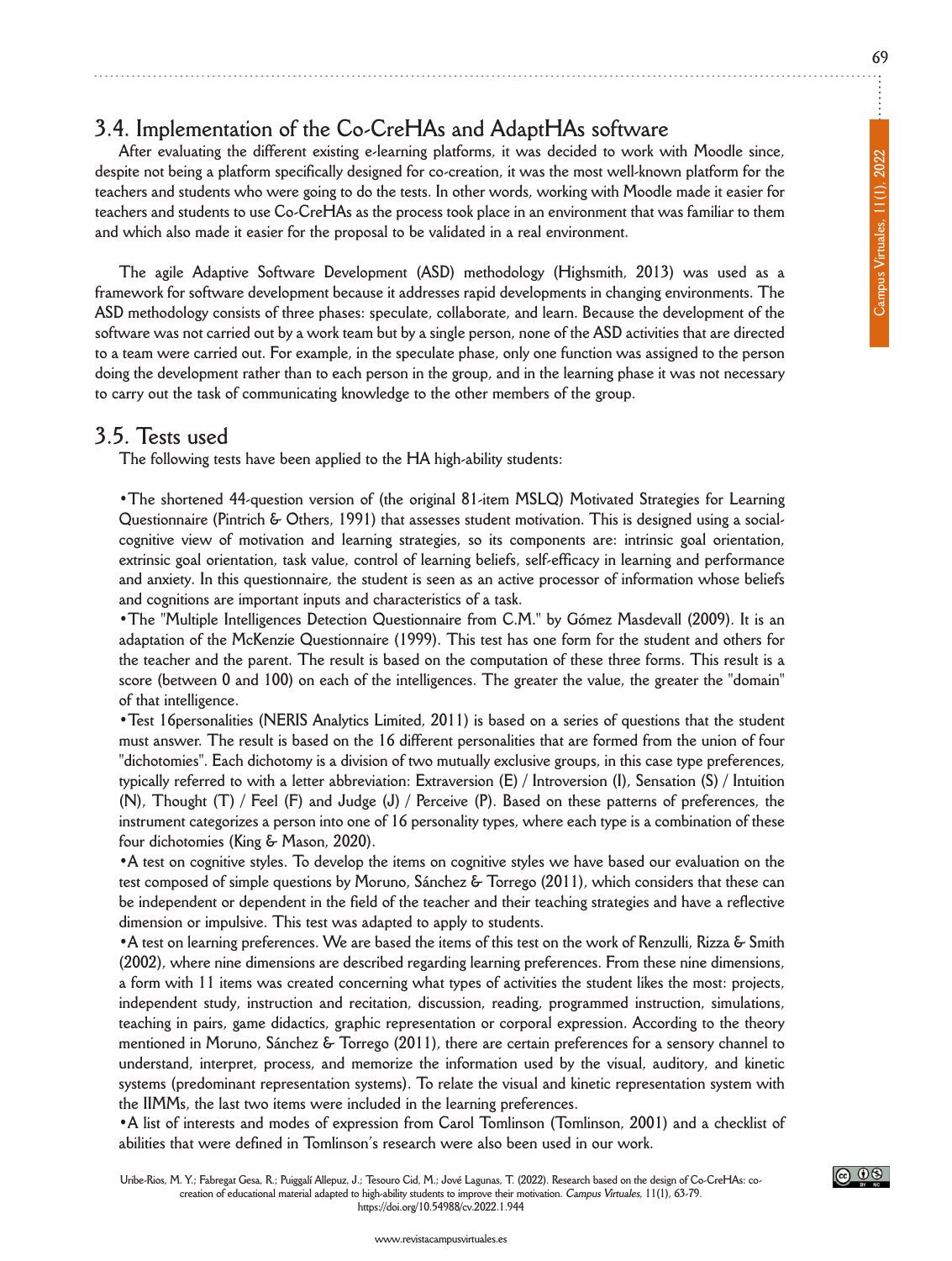# **4. Experiences carried out**

#### **4.1. E1 experience**

It should be noted that the E1 experience was the only one designed without the use of ICT and was carried out by what we have called Group A (Table 2). The participants had to co-create educational material within the framework of Co-CreHAs, but without the use of ICT and with the help of a moderator who guided them in the co-creation process. In each phase there was a document that explained the activities to be **carried out and a form where the participants recorded the development of the process. The objective of** carrying out the E1 experience without the use of ICT was to validate the design of the Co-CreHAs cocreation process, the flow of the phases considered, their order and their objectives. We wanted to verify if it **was feasible, understandable and could be developed by high-ability students without any problems. once these elements were validated, Co-CrehAs could be implemented using ICT.**

**The actions carried out in each of the four active phases of this experience are explained below:**

**•Plan: Some options of topics and material to work on were proposed. Participating students following the activity proposed by Co-CrehAs selected the topic "Physics". The material agreed on to co-create was an** interactive scenario in Algodoo (Algoryx, 2019) to show the operation of a pulley considering the force of **gravity and the behaviour of fluids.**

**•Motivate: Motivation for the topic was worked on in a talk/clarification made by the moderator with the** support of the father of the family and the teacher. The motivation process towards the type of material to be co-created was not totally satisfactory because one of the two videos that were used to explain the **interactive Algodoo scenario was long and slow, which is why the students began to be distracted. When** this happened, the moderator made the decision to switch to the next video, thus recapturing the students' **attention again.**

 $\bullet$  **Develop:** This was divided into four sub-phases:

o Devise. The setting was chosen to create and implement the physics concepts that were to be worked **on. Two activities were proposed: brainstorming or matching two random words from a list. The students selected the second and, as a result of this activity, nine ideas were generated.**

**o Analyse. The nine ideas were analysed and two of them were discarded due to their infeasibility because they were fanciful ideas that could not really be applied.**

o Select. A new idea that arose from the union of two of the seven possible ideas was selected.

**o Create. The final design was divided among all the participants. Each of them developed sketches** and designs on their part and gave ideas about the work of the others, which was then integrated into **the final design that was implemented in Algodoo with the participation of all the group members.**

**•Evaluate: The students carried out the different types of evaluation (process evaluation, co-evaluation, self-evaluation, and evaluation of the co-created material). To assess motivation, the MSLQ-44 test was applied.**

#### **4.2. E2 experience**

**The objective of this second experience was to verify, in the Co-CrehAs extension implemented for** Moodle, the behaviour of the AdaptHAs services and the aspects identified in the E1 experience that needed **to be changed or reinforced.**

**Specifically, the following changes were made regarding the E1 experience:**

. Modify the "Plan" and "Motivate" phases to work on issues related to the interests of the students and thus **make the process more effective.**

• Allow a more flexible timeframe in the development of the phases according to the level of each student. **•Reinforce the role of the moderator of the process so that students have the freedom to express themselves, speak and share, and to help them focus the work that they had to do.**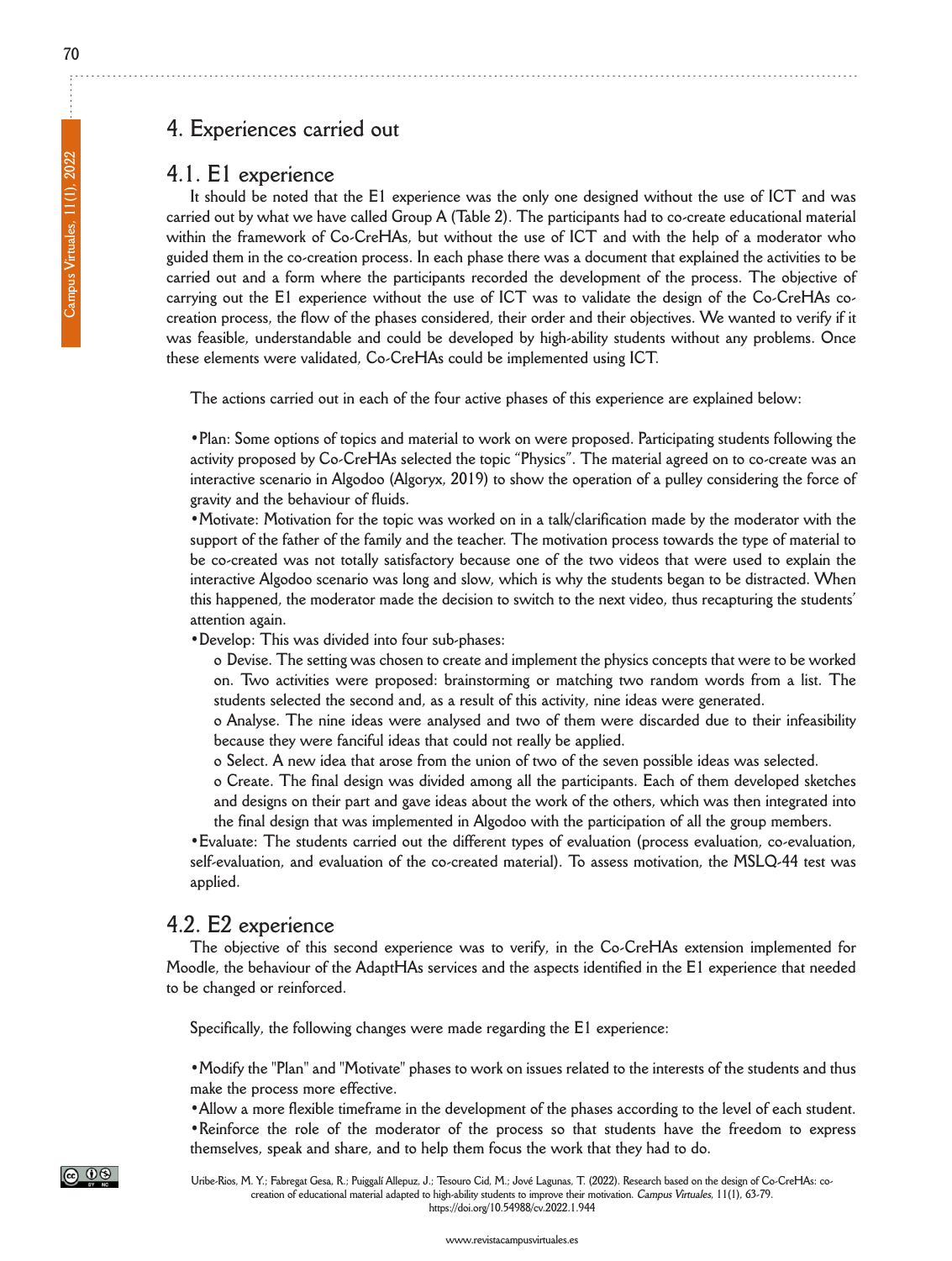**•give students the opportunity to choose the topic and decide what content they were going to create. •Present a new self-assessment format based on the metacognition ladder (Rahnev & fleming, 2019).**

**Since the behaviour of both Co-CrehAs and AdapthAs would be verified, experimental variables were defined (such as accessibility and ease of understanding to validate the co-creation process) and adaptation** variables (such as the amount of material/requested data, the calculation time of the algorithms, etc.) to validate **the implemented adaptation.**

We worked with Group B and Group C (Table 2). In these groups the ages of the students were between 11 and 14 years old. Although the size of Group C may appear to be very large, it should be noted that the **number of students was not that different from the other groups.**

**The actions carried out in each of the four active phases of this experience are explained below:**

**•Plan: Participants in both groups were enthusiastic about the themes proposed by AdapthAs. for group b the themes proposed were: "Changing Camel Cup", "Surviving in the Poles" and "Countries in the first and Second World Wars" and for group C the themes were: "Changing Camel Cup", "Surviving in the** polo "and" Starting from Catalan". The topic "How to survive in polo" was proposed in both groups, and initially both groups were inclined towards this topic, but on seeing that Group B had selected it, Group C, using the idea initially proposed as a springboard, decided to create the topic "How to survive in the **desert".**

**•Motivate: This phase was very quiet. both groups dedicated themselves to researching the subject and the possible ways to create the content individually.**

•Develop: This phase was very eventful. All the participants were very enthusiastic about each of the subphases and wanted to participate in each activity. In both groups the participants divided the tasks to be carried out and all collaborated. Group B stood out for the high number of ideas given. In this phase, leaving **the order and development of the sub-phases flexible turned out to be a wise decision for high-ability students, since several of them carried out all the sub-phases simultaneously, especially when they were highly motivated.**

• Evaluate: This phase proceeded calmly. As in the E1 Experience, it was necessary to force them a little **to move from the "develop" phase to the "Evaluate" phase, since the participating students were especially** extremely entertained in the co-creation of the contents. The performance of the evaluation tests took a bit **longer and some of the students were tired when it came to answering them.**

#### **4.3. E3 experience**

As the E2 experience could not analyse the AdaptHAs services, the E3 experience was designed to do this. **In addition, the adaptation corresponding to the assignment of roles was included in AdapthAs through an algorithm based on the 16personalities test (nERIS Analytics Limited, 2011).**

To assign the roles according to the personality of each student, an analysis was made of the theory of the **16personalities test, and the characteristics defined for each role in Co-CrehAs. from this analysis, the personality factors selected were those that, according to their theoretical characteristics, have a greater** relationship with the roles of the co-creation process. The objective was to try to match the characteristics of the roles with those of the personality according to what the research needed, that is, not to fit a role in a personality, but a personality in a role. Table 1 shows the relationship between the roles defined in Co-**CrehAs and the personality factors provided by the 16personalities test.**

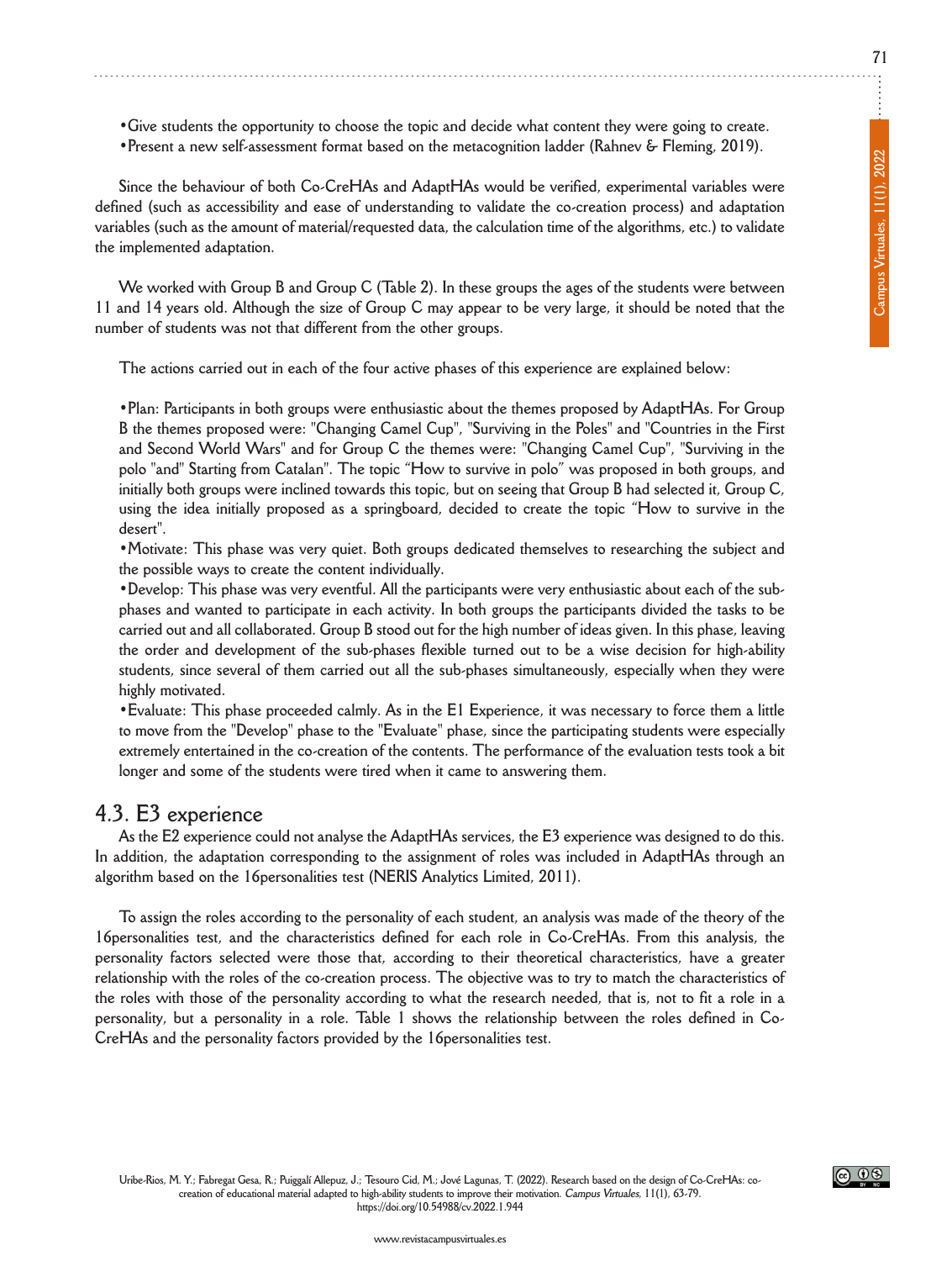| <b>Personality Factors</b> |                    | Role      |                            |
|----------------------------|--------------------|-----------|----------------------------|
|                            | <b>Facilitator</b> | Generator | <b>Consultant / Expert</b> |
| Outgoing                   | x                  |           | x                          |
| Introvert                  |                    | x         |                            |
| Intuitive                  |                    | x         |                            |
| <b>Observer</b>            | x                  |           |                            |
| Thoughtful                 |                    | X         | x                          |
| <b>Emotional</b>           | x                  |           |                            |
| <b>Judging</b>             | X                  |           |                            |
| Prospecting                |                    | x         |                            |
| <b>Assertive</b>           |                    | X         | X                          |
| Cautious                   | x                  |           |                            |

**Table 1. Role assignment. Source: Self-made.**

The algorithm proposed for assigning roles to each participant uses this table to assign the roles to each participant at the beginning of the co-creation process and to prioritize the participation of each student. The **steps of this algorithm are:**

1. Verify that participating students meet the personality factors for each role. For a student to be assigned a role, they must fulfil half plus one of the characteristics assigned to that role. In the case of which are 3 for the Facilitator and the Generator this is three characteristics, while it is two for the Consultant/Expert. **2. Assign the roles following the order of facilitator, generator and Consultant/Expert. Among all the students who fulfil three or more personality factors corresponding to facilitator, this role will be assigned** to the student who fulfils the highest number of personality factors assigned to this role. Once the Facilitator **role has been assigned, the same criteria will be applied among the remaining students to assign the** Generator role. Finally, the same will be done to assign the Consultant/Expert role. Students who have not **been assigned a role will be assigned the builder role.**

3. If the Facilitator or Consultant/Expert roles could not be assigned to any student, each of these will be **assigned to a teacher or a parent.**

In the E3 experience the participants were almost the same as in the E2 experience. A student from the E2 experience was unable to attend, but a new student and her mother and also a parent who had not been able to participate in the E2 experience joined the experience. The ages of the students in this experience were also between 11 and 14 years old. It must be taken into account that in this experience the groups were different from those used in the E2 experience, since the students were redistributed to balance the number of participants in each group (Group D and Group E) (Table 2). As we have previously mentioned in the E2 experience, although the number of participants in both groups is quite large, this is mainly due to the **participation of a parent of each of the participants.**

**The actions carried out in each of the four active phases of this experience are explained below:**

**•Plan: group d was given the themes: "Changing Camel Cup", "basic elements of physics" and "Surviving at polo" and group E the themes: "Changing Camel Cup", "Surviving in the desert" and "Starting from** Catalan ". Group D chose the topic "Basic elements of physics" because it was the one that caught their attention, even that of those students who had not worked on this topic at school were very involved in the **co-creation process. group E chose the song "Changing Camel Cup" which turned out to be very motivating for the group.**

**•Motivate: This was a very active phase. As mentioned before, both themes motivated all the participants. group d focused on finding different practical exercises, videos, and learning about the topics of physics** they were going to work on. Group E focused on finding videos about the game and relating it to other **games.**

**•development: This stage was much more fluid compared to the development of the E2 Experience in which, as we have mentioned, they were almost the same participants. They mentioned that both in the**



Uribe-Rios, M. Y.; Fabregat Gesa, R.; Puiggalí Allepuz, J.; Tesouro Cid, M.; Jové Lagunas, T. (2022). Research based on the design of Co-CreHAs: cocreation of educational material adapted to high-ability students to improve their motivation. Campus Virtuales, 11(1), 63-79. **https://doi.org/10.54988/cv.2022.1.944**

**www.revistacampusvirtuales.es**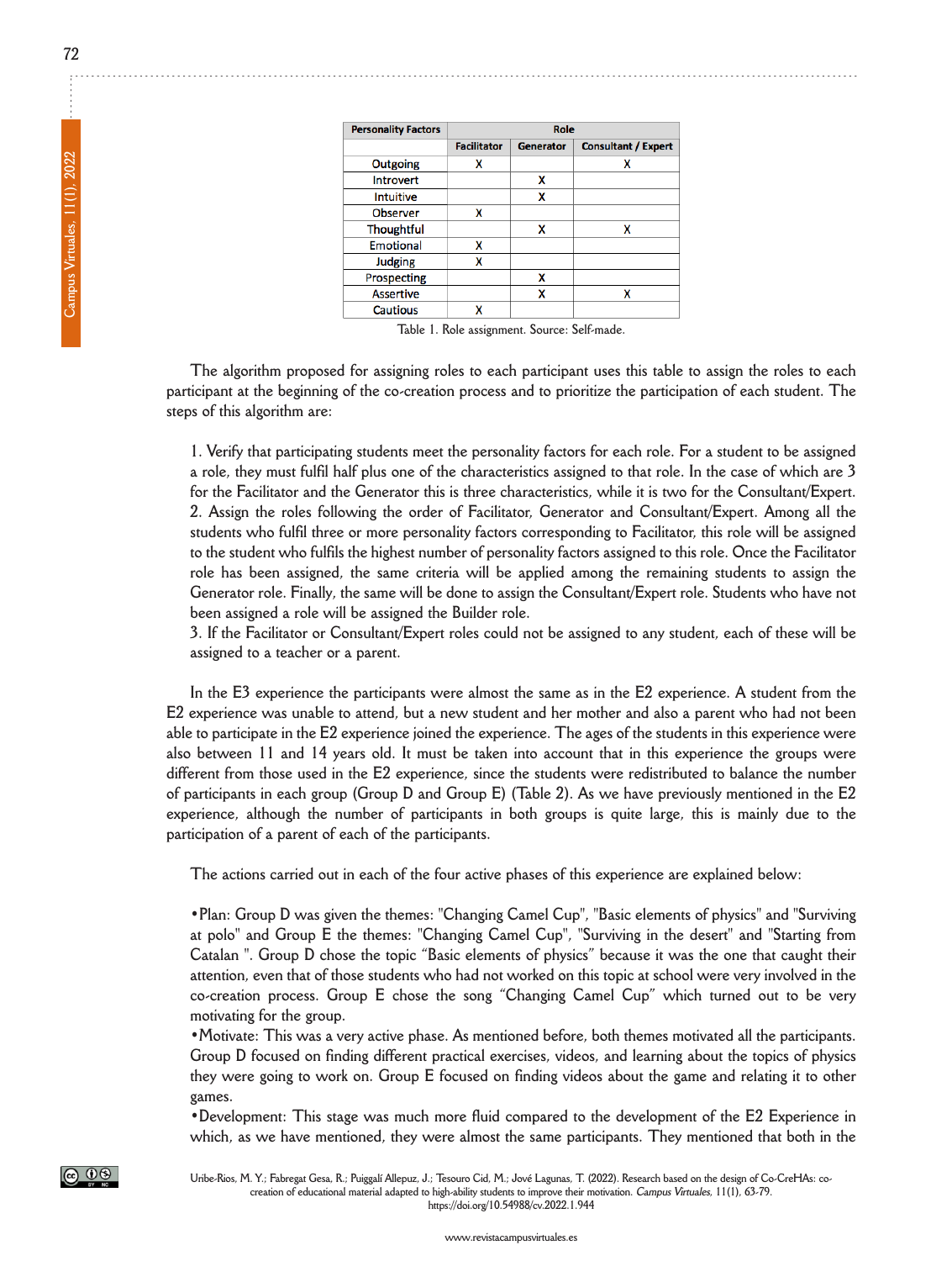co-creation of the material and in the interaction with others it was better and more "pleasant". The most **active sub-phase was "Create" because the students were very involved in their activities. group d decided** to make videos of the experiences in a real way, so they decided to recreate each exercise by themselves **and document them. The co-created material was a slide show with videos of real experiments where they** explain the behaviour of the chosen elements of physics. Group E looked for various changes to the Camel **Cup based on the students' own experiences with other games. The co-created material was a document explaining an improved version of the Camel Cup.**

• Evaluate. This phase was very quiet, the participants already knew what to do and did it faster in **comparison to the E2 experience. There were no problems and none of the participants felt self-conscious when taking the different evaluations.**

From the development of the process, it should be noted that the majority of parents and students wanted to adjust the development of the activities of each phase according to their role. This allowed the group work to be enriched and spaces were opened up for generating different ideas, for an in-depth analysis of the **contributions given, and to carry the co-creation through a more productive work.**

#### **4.4. E4 and E5 experiences**

Once the results of the use of Co-CreHAs and AdaptHAs in the E2 and E3 experiments were known, two **new experiences were defined: E4 and E5. These two experiences were defined to firstly analyse the behaviour of AdapthAs (which had been used in the E3 experience but not in the E2 experience), and** secondly to compare the response of the students with high abilites in the co-creation when they had not used ICT and when ICT is used. To make this comparison, two of the three who participated in the E1 experience and a new student participated in these two experiences. We call this group Group F. To identify each of the students individually, we named the two students who had already participated in the experience, E-S and E-B and the new student E1 and E-D. These two experiences were carried out 16 months after the E1 **experience, whereas between the E4 experience and the E5 experience only two days had passed.**

**AdapthAs in both experiences assigned the facilitator role to the E-d student. The other two students swapped the other two roles (generator and Consultant/Expert) in each of the experiences. In the E4** experience, E-B mentioned that she forgot to use the role strategies that were proposed, but the two other **students did use them.**

**The actions carried out in each of the four active phases of this experience are explained below:**

•Plan: The proposed topic options caught the attention of all the students in both experiences, but as there was no agreement on which topic to work on, they decided to select one that was not among those **suggested.**

**•Motivate: In both experiences, motivation was driven by the participants' own interest in the selected** topic. In the E4 experience they focused on seeing how the Camel Cup was played and what could be **improved in this game. In the E5 experience, they carried out an individual investigation about water recycling and then, matching words on the topic, they contributed ideas on how to work on recycling.**

**•develop: It was similar in both experiences. All the participants contributed various ideas according to** what had been done in the "Motivate" phase and after analysing each of these they decided to work on all the ideas given, dividing the tasks among themselves to develop a prototype. In Experience E4, the material **co-created was some changes for the Camel Cup game that consisted of designing some cards to define** skills for each camel. In the E5 experience, the co-created material was a 10-question test using an online **questionnaire tool and arcade-style games.**

• Evaluate: It was also similar in both experiences. Starting it in both cases was a bit difficult because the **students were highly engaged and entertained by creating the materials. once the phase started, it flowed rapidly, especially in Experience E5 since the participants already knew its development having done it two days before during Experience E4. All the participants agreed that the co-creation process helped them not**



**www.revistacampusvirtuales.es**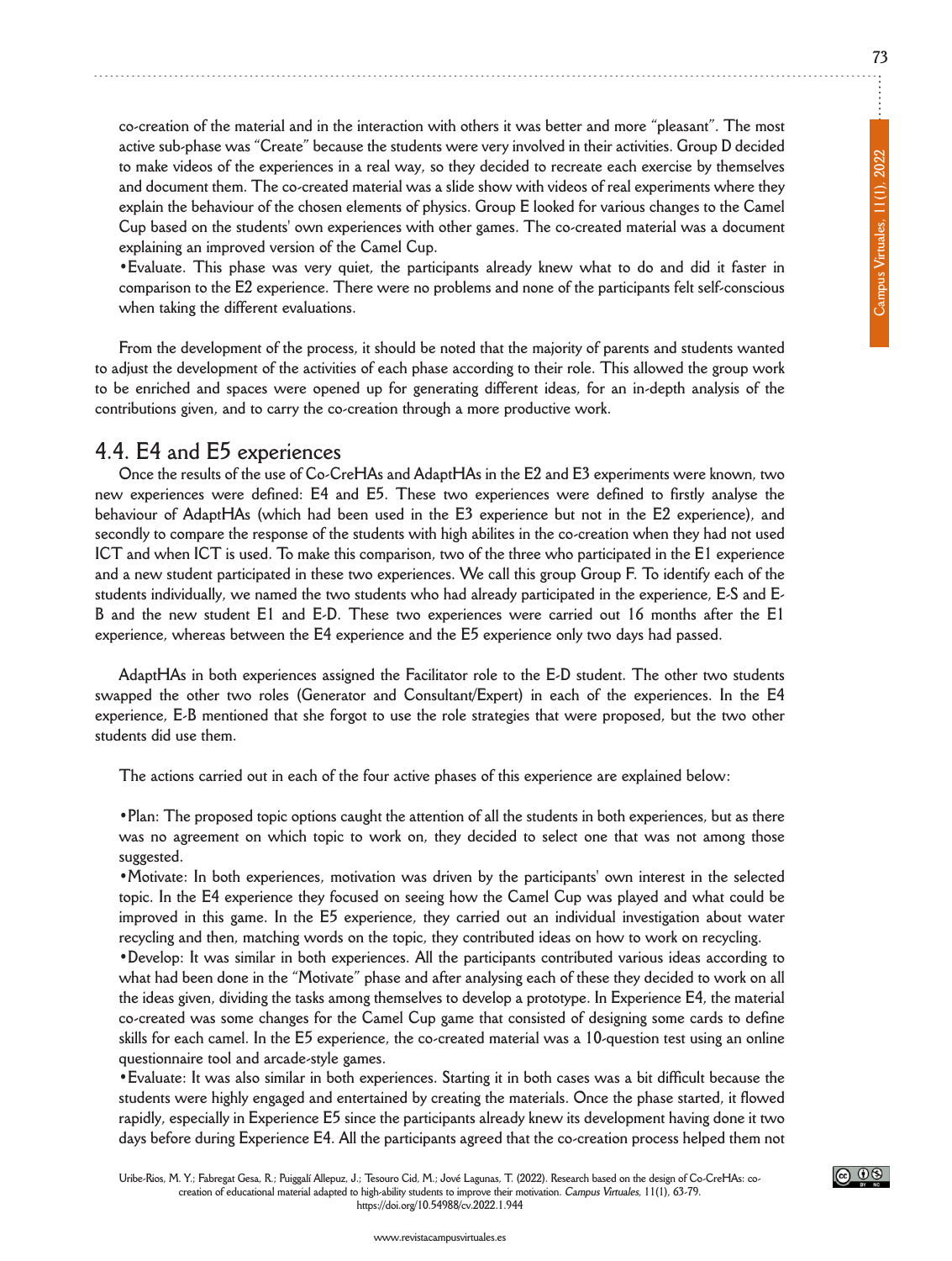only to learn about the topic studied but also to improve their group work and their interaction with the other participants. It is important to note that, when evaluating the work done by the other participants, all were very sincere and recognized the work done by the others both in co-creation and in the performance **of the roles. In general, the use of Co CrehAs was to everyone's liking.**

On a general level, we can mention that the E5 experience was more fluid than the E4 experience, as was **to be expected, because the participants already knew the process, and for this reason they felt more comfortable with it and took greater ownership of the co- creation.**

| <b>EXPERIENCE E1</b>                         | Group                                      | A: 3 students (2 boys and 1 girl) aged between 11 and 12 years, 1<br>parent, 1 teacher, 1 moderator.                                                                                                                                                                                                                             |
|----------------------------------------------|--------------------------------------------|----------------------------------------------------------------------------------------------------------------------------------------------------------------------------------------------------------------------------------------------------------------------------------------------------------------------------------|
| 17/02/18<br><b>WITHOUT ICT</b>               | Aim                                        | Validate the Co-CreHAs process: its phases and its development.                                                                                                                                                                                                                                                                  |
|                                              | <b>Improvements for</b><br>the next phase  | ۰<br>Implement a Co-CreHAs extension for Moodle (including<br>AdaptHAs).<br>Check its operation.<br>Modify the "Plan" and "Motivate" phases to work on topics<br>٠<br>related to the interests of the students.<br>Allow more flexible time and reinforce the role of the moderator.<br>۰<br>Improve the self-assessment format. |
| <b>EXPERIENCE E2</b><br>27/04/19             | Group                                      | ٠<br>B: 3 students, 1 parent, 1 teacher, 1 moderator.<br>٠<br>C: 4 students, 4 parents, 1 teacher, 1 moderator.                                                                                                                                                                                                                  |
| <b>WITHOUT ICT</b>                           | Aim                                        | ۰<br>Check the behaviour of the Co-CreHAs extension for Moodle in<br>relation to the services of the AdaptHAs model and the changes<br>made in the definition of Co-CreHAs taking into account the<br>results of the E1 experience.                                                                                              |
|                                              | <b>Improvements for</b><br>the next phase  | ۰<br>That the participants use AdaptHAs because although it was<br>implemented in the E2 experience it was not used in this phase<br>by the participants.<br>٠<br>Extend AdaptHAs with a role assignment algorithm.                                                                                                              |
| <b>EXPERIENCIA E3</b>                        | Groups D & E                               | ۰<br>D: 4 students, 4 parents, 1 teacher, 1 moderator.<br>۰<br>E: 3 students, 3 parents, 1 teacher, 1 moderator.                                                                                                                                                                                                                 |
| 4/05/19<br><b>WITH ICT</b>                   | Aim                                        | ۰<br>Check the behaviour of the AdaptHAs model and the changes<br>made taking into account the results of the E2 experience in the<br>use of the Co-CreHAs extension for Moodle                                                                                                                                                  |
|                                              | <b>Improvements for</b><br>the next phase. | Compare student motivation with the development of Co-CreHAs<br>"on paper" (without ICT) and in the implemented Moodle<br>extension.                                                                                                                                                                                             |
| <b>EXPERIENCE E4</b><br><b>EXPERIENCE ES</b> | <b>Group F</b>                             | ٠<br>F: 3 students, 1 parent, 1 teacher, 1 moderator.                                                                                                                                                                                                                                                                            |
| 4/07/19<br>6/07/19                           | Aim                                        | ٠<br>Check the behaviour of a group of HA students with and without<br>the adaptation process (AdaptHAs).                                                                                                                                                                                                                        |
| <b>WITH ICT</b>                              | <b>Improvements for</b><br>the next phase. | ۰<br>Use the role strategies that were little used in the E4 experience<br>in the E5 experience.                                                                                                                                                                                                                                 |

**Table 2. Summary of experiences. Source: Self-made.**

#### **5. Analysis and results**

The results of the MSLQ-44 motivation test for experiences E1, E4 and E5 (Table 3) show that some of **the aspects of motivation (self-efficacy, anxiety in evaluations, self-regulation, use of cognitive strategies and intrinsic value) increased:**

**•Self-efficacy, anxiety in evaluations and intrinsic value were better in the E1 experience. This could be** attributed to the fact that the E1 experience was a freer experience, and that ICTs were not used in the **defined work environment.**

**•Self-regulation improved with the use of the Co-CrehAs extension in the E4 experience and remained**

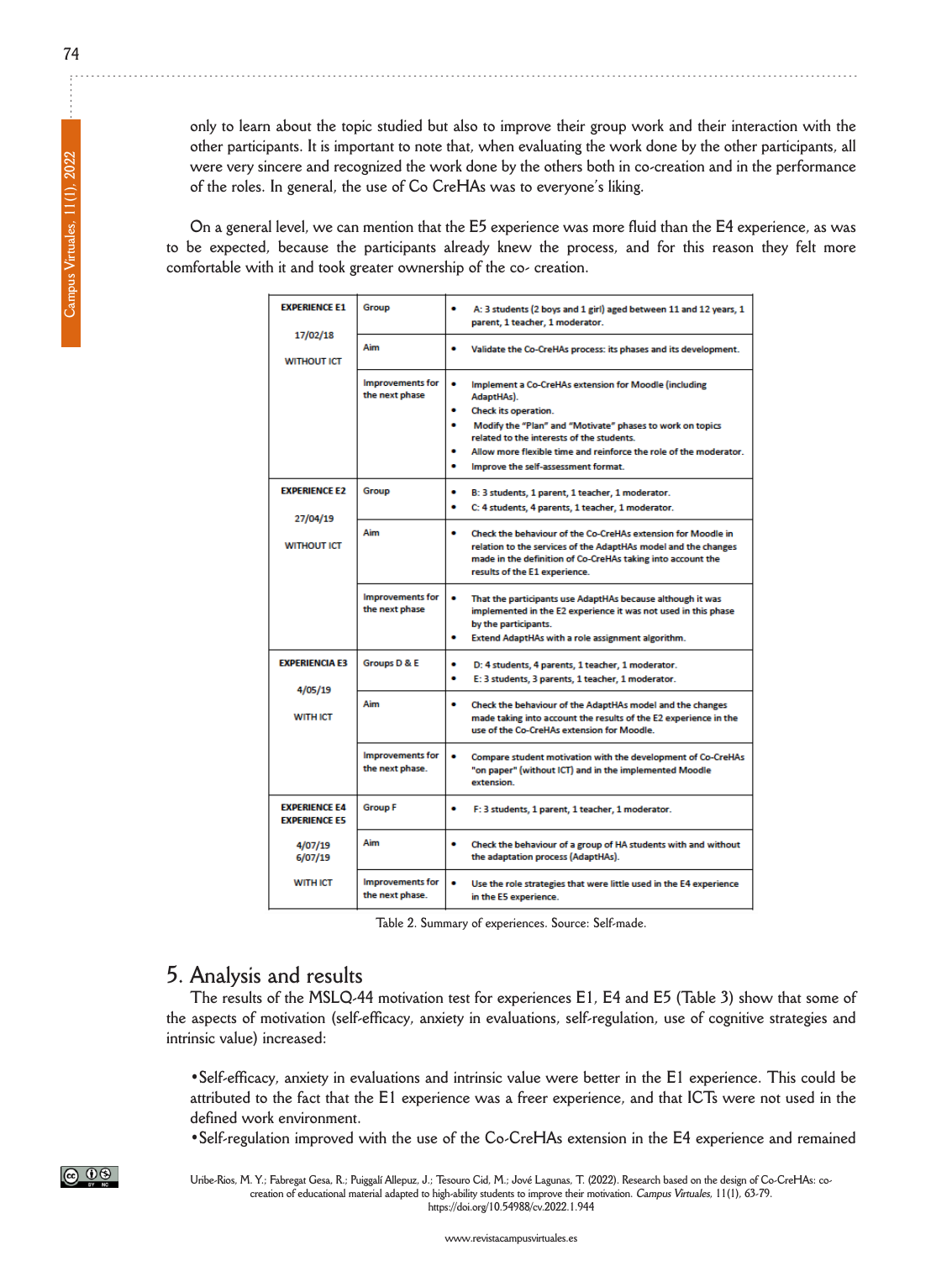so with the correct use of AdaptHAs by all participants in the E5 experience. It can be said that these tools **helped the group focus on co-creation and group work.**

**•The aspect of motivation related to the "Use of cognitive strategies" was better in the E5 experience, which shows that the support of adaptation in Co-CrehAs allowed the cognitive elements to be better directed within the group work.**

**•Anxiety in evaluations decreased with the development of the experiences and we assume that this could** be due to the incorporation of ICT. The change from the E1 experience to the E4 experience was in the use of the Co-CreHAs extension, and from the E2 experience to the E5 experience the use of AdaptHAs in co-creation. It can be interpreted that with the use of technology and with the assigned roles, a sense of **responsibility has been created in the students' participation, therefore increasing their confidence in their work and decreasing the anxiety they have during the evaluations that are applied in the co-creation processes.**

| <b>Aspects of motivation</b>                                                                                                      | E1           |          | E <sub>2</sub> |          | E3           |          | E4           |          | E5           |          |
|-----------------------------------------------------------------------------------------------------------------------------------|--------------|----------|----------------|----------|--------------|----------|--------------|----------|--------------|----------|
|                                                                                                                                   | $\mathbf{x}$ | $\sigma$ | $\mathbf{x}$   | $\sigma$ | $\mathbf{x}$ | $\sigma$ | $\mathbf{x}$ | $\sigma$ | $\mathbf{x}$ | $\sigma$ |
| Self-efficacv                                                                                                                     | 5,9          | 1,4      | 5,6            | 1,7      | 5,3          | 1,3      | 5,0          | 1,6      | 5,5          | 1,1      |
| Anxiety in evaluations                                                                                                            | 5,8          | 0,2      | 4,7            | 1,8      | 4,4          | 1,8      | 4,2          | 1,7      | 3,5          | 2,6      |
| Self-regulation                                                                                                                   | 4,6          | 1,7      | 6.1            | 0,6      | 5,8          | 0,8      | 5,0          | 1,4      | 5,0          | 1,2      |
| Use of cognitive strategies                                                                                                       | 5,3          | 2,0      | 6,2            | 0,6      | 6,5          | 0,4      | 5,7          | 0,7      | 6,0          | 0,6      |
| <b>Intrinsic value</b>                                                                                                            | 6,5          | 0,7      | 6,2            | 0,9      | 6,3          | 0,5      | 5,6          | 1,1      | 5,9          | 0,7      |
| x: Average<br>σ: Standard deviation<br>(Values are between 1 and 7, where 1 is "not at all true for me" and 7 "very true for me") |              |          |                |          |              |          |              |          |              |          |

**Table 3. Motivation results of E1, E2, E3, E4 and E5 experiences. Source: Self-made.**

Table 4 shows the values obtained in the motivation of the three students who participated in the E1, E4 and E5 experiences. It should be borne in mind that the E1 experience also reflects the values of the E-L **student who did not participate in the other two experiences:**

**•for the ES student (who participated in the three experiences) three aspects of motivation improved ("Self-efficacy", "Self-regulation" and "Use of cognitive strategies") but two others did not ("Anxiety in** evaluations" and "Intrinsic value") In this case we can assume that the roles, role strategies and activities **helped him to improve his performance within the co-creation.**

**•for student E-b (who also participated in the three experiences) the results were better in the E1** experience than in the E4 experience and the E5 experience. Analysing her way of being, it was observed that the E-B student is a little more outgoing and her attention was more scattered than her classmates. We assume that having to follow roles, role strategies, and activities may be limiting for her. However, it should **be noted that "Anxiety in evaluations" improved as the experiences progressed.**

**•In relation to the E-d student, who participated only in the last two experiences, in general an** improvement in the aspects of his motivation was seen in the E5 experience (which was done two days **after E4).**

**All these results show the diversity of personalities and characteristics of the high-ability students.**

| <b>Aspects of motivation</b>                                                               | E1    |       | <b>E4</b> |       |         | E5    |       |         |       |
|--------------------------------------------------------------------------------------------|-------|-------|-----------|-------|---------|-------|-------|---------|-------|
|                                                                                            | $E-S$ | $E-B$ | $E-L$     | $E-S$ | $E - B$ | $E-D$ | $E-S$ | $E - B$ | $E-D$ |
| Self-efficacv                                                                              | 5     | 6,6   | 6,1       | 5,6   | 5,1     | 4,4   | 6,0   | 5,6     | 5     |
| <b>Anxiety in evaluations</b>                                                              | 7     | 6,3   | 5,3       | 5.7   | 4,7     | 4,7   | 4.0   | 4,7     | 5     |
| Self-regulation                                                                            | 3     | 5,8   | 4,0       | 4,4   | 5,6     | 5,1   | 4,9   | 5,2     | 5     |
| Use of cognitive strategies                                                                | 4.6   | 5,9   | 5.8       | 5,8   | 5,7     | 5,8   | 6.9   | 5,3     | 5,8   |
| <b>Intrinsic value</b>                                                                     | 6,1   | 6,9   | 6,4       | 6,1   | 4,6     | 6,0   | 5,9   | 5,8     | 6,0   |
| (Values are between 1 and 7, where 1 is "not at all true for me" and 7 "very true for me") |       |       |           |       |         |       |       |         |       |

**Table 4. Average of Individual motivation results of E1, E4 and E5 experiences. Source: Self-made.**

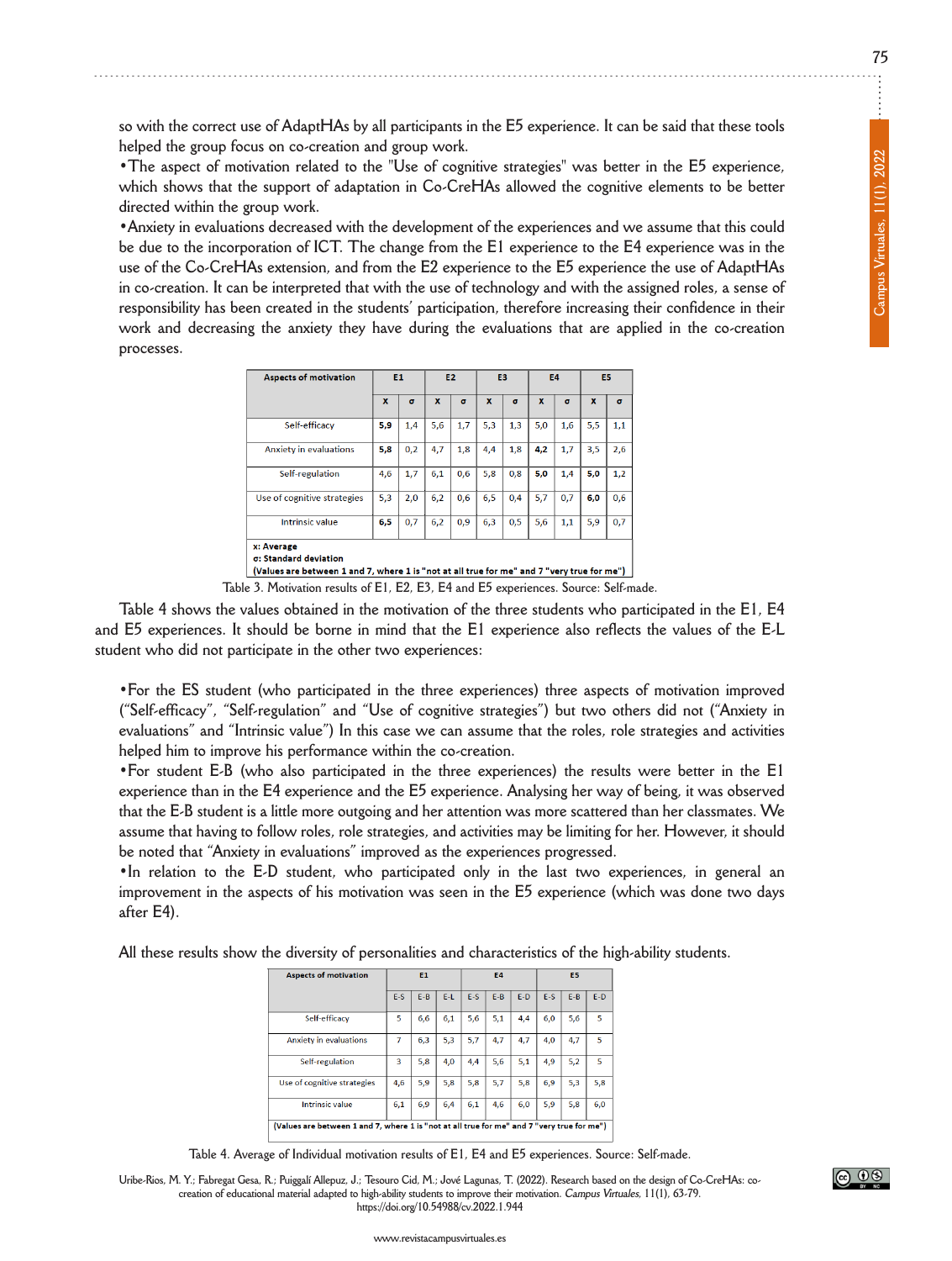**The Spearman Rho test was applied between cognitive styles (teacher's field and dimension) and motivational aspects. A significant relationship was observed between the "Impulsive" dimension of the cognitive style and the "Anxiety in evaluations" aspect of motivation (0.874) (p=0.01). This indicates that the** more impulsive the student is, the more anxiety they present in the evaluations made in the co-creation process.

**To observe if there was a relationship between multiple intelligences and motivation, Spearman's Rho was** also applied. It was observed that students with higher musical intelligence have higher "Anxiety in evaluations" **(0.798) (p=0.032).**

**Moreover, in the analysis between the diversity of personalities and motivation, it was observed that the more something or someone is judged or perceived, the less self-regulation occurs in co-creation (-0.815)**  $(p=0.037)$  and that the more something or someone is judged or perceived greater is the "Anxiety in the **evaluations" in the co-creation (0.801) (p=0.030).**

Starting from Table 3 and doing the same analysis for experiences E2 and E3, in which the participants **were mostly the same, in the first instance it was observed that:**

**•between Experience E2 and Experience E3 there was an improvement in the aspects "Use of cognitive strategies" and "Intrinsic value", showing that adaptation improves these aspects that are important for high abilities.**

**•The standard deviation was lower for "Self-efficacy", "Use of cognitive strategies" and "Intrinsic value", showing that adaptation helped the perception and management aspects of motivation in co-creation to be more similar among students.**

This can be interpreted as that working through the roles, role strategies and activities in each phase helped **the students to be more motivated in co-creation.**

The normality of the data obtained in experiences 2 and 3 was verified with the Shapiro-Wilk test (Table 5). In the case of the data from the experiences E2 and E3, a comparison of the five aspects of the motivation test was made through the T-test for related data. The results show that the p-value is greater than 0.05 in all **aspects of motivation. This means that motivation did not significantly change between the development of the E2 Experience and the E3 Experience.**

| <b>Aspects of motivation</b>  | E <sub>2</sub> Sig. | E3 Sig. |  |  |
|-------------------------------|---------------------|---------|--|--|
| Self-efficacy                 | .052                | .523    |  |  |
| <b>Anxiety in evaluations</b> | ,945                | ,963    |  |  |
| Self-regulation               | .685                | .123    |  |  |
| Use of cognitive strategies   | .335                | .251    |  |  |
| <b>Intrinsic value</b>        | .217                | 950     |  |  |

**Table 5. Shapiro-Wilk of E2 and E3 experiences. Source: Self-made.**

**With these results, it is observed that AdapthAs improves some aspects of motivation in co-creation with** high-ability students, but this improvement is not significant. It should be clarified that the perception of these aspects depends not only on the co-creation experience but also on the way of being of each person (which is reflected in the standard deviation) and for this reason each experience can be very different compared to the **other.**

#### **6. discussion and conclusions**

**In relation to the improvement in motivation mentioned in the first objectives, with the development of** experiences E1, E2 and E4 (even taking into account that not all participants used the role strategies in E4 experience) it could be observed that the mere fact of participating in Co-CreHAs, even if partial use is made of the adaptation model implemented in AdaptHAs, motivates students not only to co-create but also to work

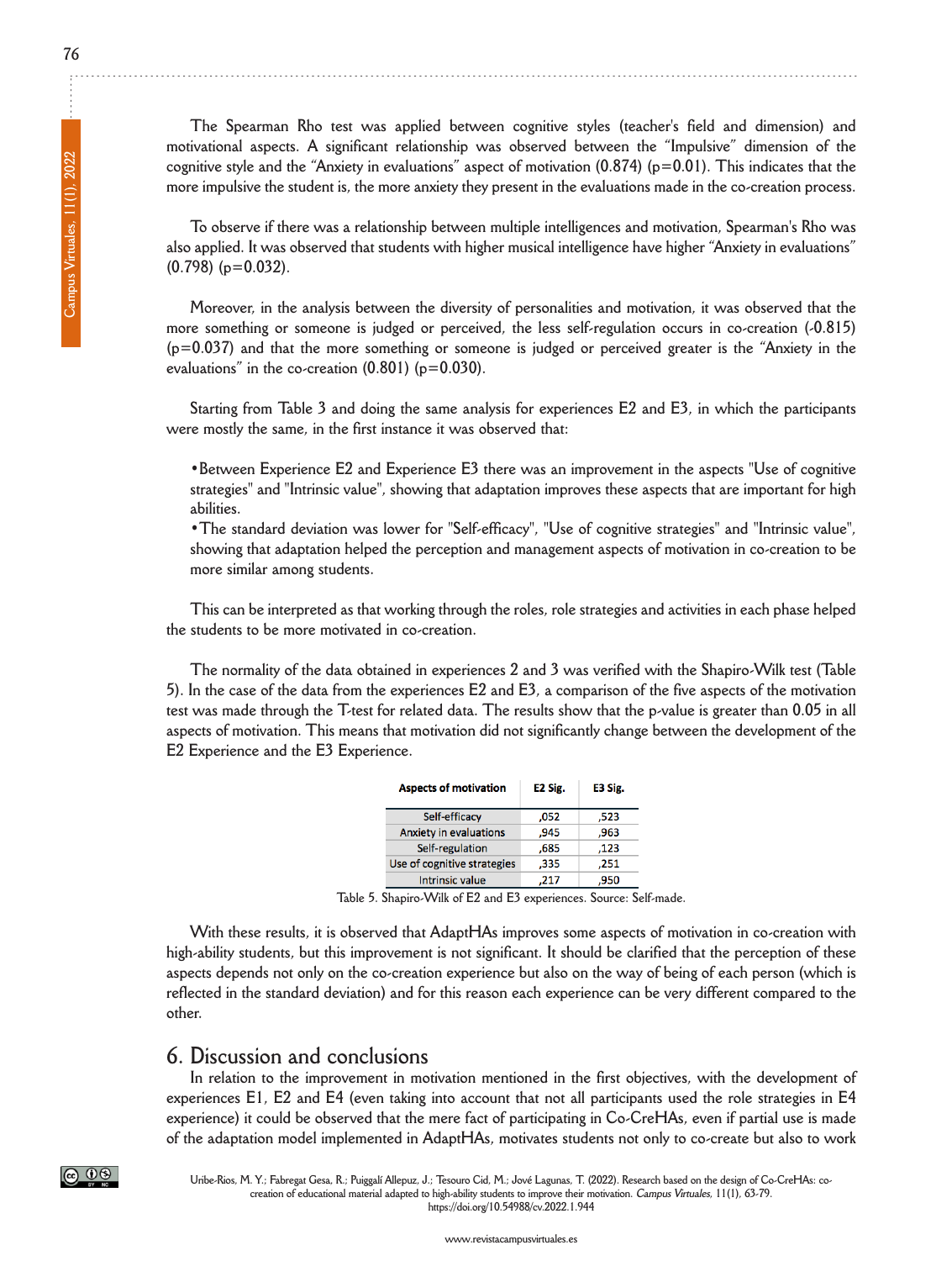**in groups, to interact with other people, and to investigate and learn about unknown topics.**

**Regarding the second objective, involving high-ability students together with their teachers and their family** in the co-creation process, it can be observed that with the development of experiences E3 and E5, the **adaptation methods of AdapthAs guide and positively intervene in the development of co-creation. This occurred not only for high-ability students but also for their parents. The development of co-creation through AdapthAs made them step aside, observe their children, work as equals, and understand how they can offer** useful support within their child's educational process. The fact that both students and parents found a real use for Co-CreHAs in the school life of their children shows that it meets the real needs of these students.

**Regarding the third objective, which relates motivation to cognitive styles (reflective or impulsive) and** personality, together with the assigned roles, it was possible to observe how the aspects of motivation evaluated with the MSLQ-44 test had a high value from the E1 experience and how these values continued to improve **with the completion of more co-creation experiences. This could especially be seen from the improvement observed between the development of experiences E2 and E3, and between experiences E4 and E5. In a** general way, it can be observed that, of the motivational aspects of the test, "Anxiety in the evaluations" was the aspect that changed the most during the experiences and that it depends a lot on each individual, their role and their own concept of self. This is because self-concept is a characteristic that fluctuates a lot among high**ability students and, therefore, this aspect of motivation can influence the outcome of experiences depending on the group of students and the context of co-creation.**

**Another point to highlight is that the other aspects of motivation (Self-efficacy, Self-regulation, use of cognitive strategies and Intrinsic Value) were positively influenced by Co-CrehAs and AdapthAs.**

Co-creation and the use of User Adaptation allow participants to take advantage of their skills while, at the same time, takes them out of their comfort zone and has them experience different skills at the individual and group level. It was observed that, in particular, students work better with the cognitive strategies with the **support of Co-CrehAs and that they themselves are aware of the personal work carried out.**

Finally, for all the students, it can be said that in the experiences the use of an adaptive system in the **process of co-creation of educational material adapted to the needs of high-ability students help them improve their motivation in the learning process.**

**It should be noted that similar studies that relate motivation with co-creation in high-ability students have** not been found and, therefore, we have not been able to compare our results with those of other studies.

Based on this study, a future line of research is proposed which will carry out more experiments with the CoCreHAs and ADaptHAs software with groups of high-ability students of the same age and of other ages to **analyse if there are any differences based on age.**

Furthermore, whether the use of co-created materials is more or less effective in terms of motivation, in a **heterogeneous educational environment (i.e., children with and without high abilities). Moreover then materials created only by teachers could also be analysed.**

#### **Acknowledgement**

**The research group bCdS (gRCT40) is part of the consolidated group "Smart IT Engineering and Services" (SITES) of the departament d'Universitats, Recerca i Societat de la Informació (dURSI) of the generalitat de Catalunya (ref. 2017 SgR- 1551) and the research group bITACoLA "Collaborative Research Team for Curricular, organizational and guidance Improvement in Education" (gRhCS067) that is part of the IRE (Educational Research Institute) of the University of girona.**

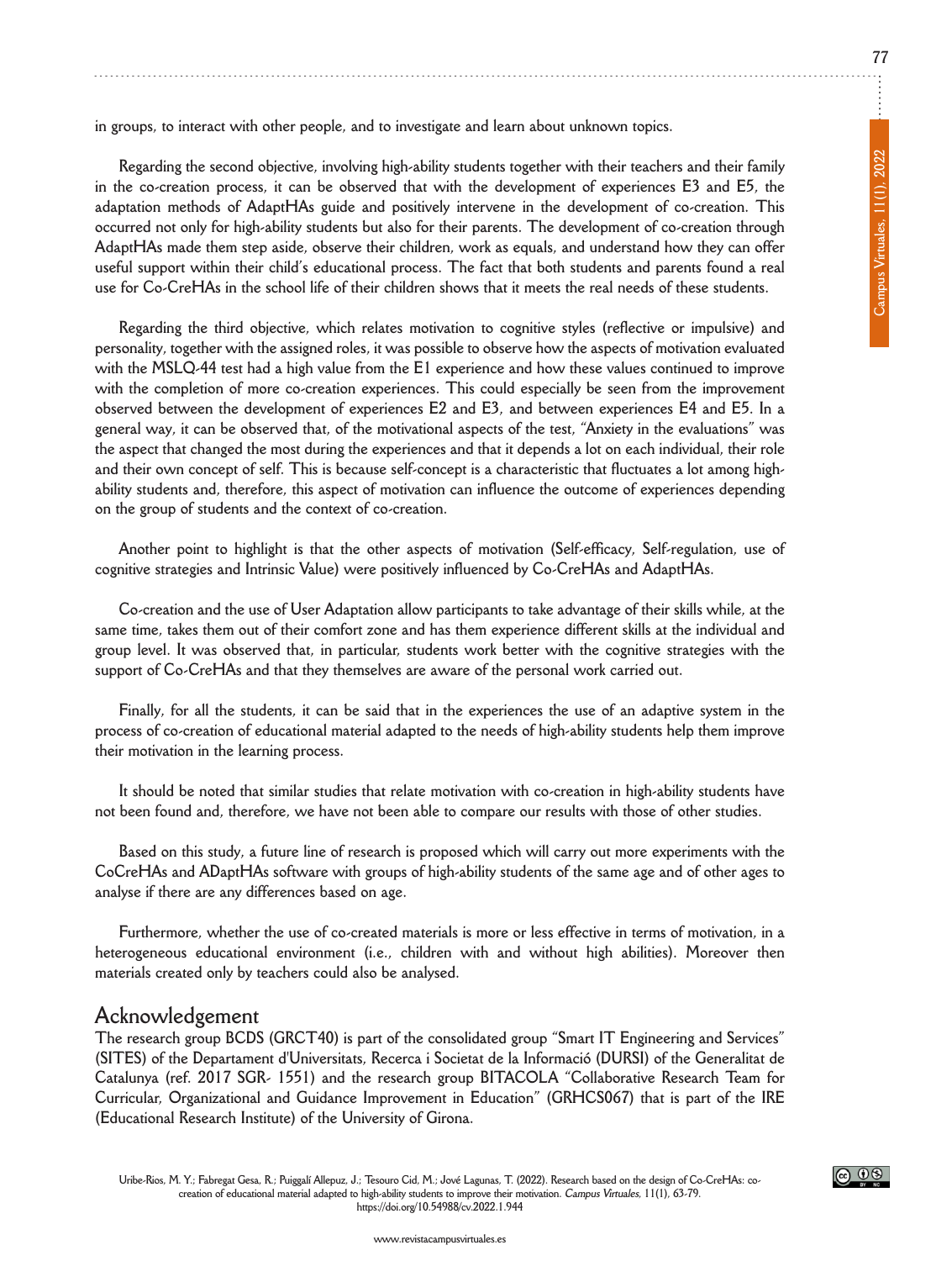**Cómo citar este artículo / how to cite this paper**

**Uribe-Rios, M. y.; fabregat gesa, R.; Puiggalí Allepuz, J.; Tesouro Cid, M.; Jové Lagunas, T. (2022). Research based on the design of Co-CrehAs: co-creation of educational material adapted to high-ability students to improve their motivation. Campus Virtuales, 11(1), 63-79. https://doi.org/10.54988/cv.2022.1.944**

#### **References**

**Algoryx (2019). Algodoo. (https://bit.ly/3hwhu3g).**

Androutsos, A.; Brinia V. (2019). Developing and Piloting a Pedagogy for Teaching Innovation, Collaboration, and Co-Creation in **Secondary Education based on design Thinking, digital Transformation, and Entrepreneurship. Education Sciences, 9(2), 113. doi:10.3390/educsci9020113.**

Bandura, A. (1986). Social foundations of thought and action: A social cognition theory. Englewood Cliffs, NJ: Prentice - Hall.

Barab, S. A.; Squire, K. (2004). Design-Based Research: Putting a Stake in the Ground. Journal of the Learning Sciences, 13(1), 1-14. **doi:10.1207/s15327809jls1301\_1.**

Barroso, J. M.; Cabero, J.; Gutiérrez, J. J. (2018). La producción de objetos de aprendizaje en realidad aumentada por estudiantes universitarios: grado de aceptación de esta tecnología y motivación para su uso. Revista mexicana de investigación educativa, 23(79), 1261-**1283. doi:10.51302/tce.2018.221.**

Bedoya, A.; Benavides, C. A.; Campo, D. L.; Cortés, L.; Daza, D. A.; et al. (2013). Diseño e implementación de protocolos de **intervención neuropsicopedagógica fase III.**

Blau, I.; Shamir-Inbal, T. (2018). Digital technologies for promoting "student voice" and co-creating learning experience in an academic **course. Instructional Science, 46(2), 315-336. doi:10.1007/s11251-017-9436-y.**

Bovill, C.; Cook-Sather, A.; Felten, P.; Millard, L.; Moore-Cherry, N. (2015). Addressing potential challenges in co-creating learning and teaching: Overcoming resistance, navigating institutional norms and ensuring inclusivity in student-staff partnerships. Higher Education, **71(2), 195-208. doi:10.1007/s10734-015-9896-4.**

Castellanos, D.; Bazán, A.; Ferrari, A.; Rodríguez, C. (2015). Apoyo familiar en escolares de alta capacidad intelectual de diferentes **contextos socioeducativos. Revista de Psicología, 33(2). 299-332. (https://bit.ly/2EAWf1y).**

Clinkenbeard, P. R. (2012). Motivation and Gifted Students: Implications of Theory and Research. Psychology in the Schools, 49(7), 622-**630. doi:10.1002/pits.21628.**

Creswell, J. W. (2014). Research design: Qualitative, quantitative, and mixed methods approaches (4th ed.). Thousand Oaks: Sage.

Creswell, J. W.; Plano Clark, V. (2018). Designing and conducting mixed methods research. Thousand Oaks, CA: Sage. **doi:10.1111/j.1753-6405.2007.00096.x.**

Design-based research collective (2003). Design-Based Research: An Emerging Paradigm for Educational Inquiry. Educational Researcher, **32 (1), 5-8. doi:10.3102/0013189X032001005.**

Dollinger, M.; Lodge, J.; Coates, H. (2018). Co-creation in higher education: towards a conceptual model. Journal of Marketing for **higher Education, 28(2), 210-231. doi:10.1080/08841241.2018.1466756.**

Fernandes, T.; Remelhe, P. (2015). How to engage customers in co-creation: Customers' motivations for collaborative innovation. Journal **of Strategic Marketing, 24. 1-16. doi:10.1080/0965254X.2015.1095220.**

**ferlazzo, L. (2011). Involvement or Engagement?. Educational leadership, 68(8), 10-14.**

Fernández, J. M.; Reyes, M.; Montenegro, M. (2019). Impact of ICT on students with high abilities. Bibliographic review (2008–2018). **Computers & Education, 137, 48-58. doi:10.1016/j.compedu.2019.04.007.**

García-Perales, R.; Almeida, L. (2019). Programa de enriquecimiento para alumnado con alta capacidad: Efectos positivos para el **currículum. Comunicar, 60, 39-48. doi:10.3916/C60-2019-04.**

Gómez Masdevall, M. T. (2009). Estratègies d'intervenció amb alumnat de n.e.e. per altes capacitats, dins l'escola inclusiva. **(https://bit.ly/2Zp2Zr6).**

Highsmith, J. (2013). Adaptive Software Development: A Collaborative Approach to Managing Complex Systems. New York: Dorset **house Publishing.**

King, S. P.; Mason, B. A. (2020). Myers Briggs Type Indicator. In B. J. Carducci & C. S. Nave (Eds.), Wiley encyclopedia of personality **and individual differences: Vol. II. Measurement and assessment. (pp. 215-221) hoboken, nJ: John Wiley & Sons.**

Lazar, J.; Feng, J. H.; Hochheiser, H. (2017). Research methods in human-computer interaction.2n Edition. Burlington: Morgan **Kaufmann.**

Leinonen, T.; Durall-Gazulla, E. (2014). Design thinking and collaborative learning. Pensamiento de diseño y aprendizaje colaborativo. **Comunicar, 42, 107-116. doi:10.3916/C42-2014-10.**

Leinonen, T.; Toikkanen, T.; Silfvast, K. (2008). Software as Hypothesis: Research-Based Design Methodology. In the Proceedings of **Participatory design. In Tenth Conference on Participatory design, PdC 2008. bloomington, bloomington, In, USA. Lewin, K. (1935). A dinamic theory of personality. nueva york, Mcgraw-hill.**

Martínez Torres, M. (2008). Pautas de intervención para la colaboración familia-escuela en el alumnado de altas capacidades intelectuales.